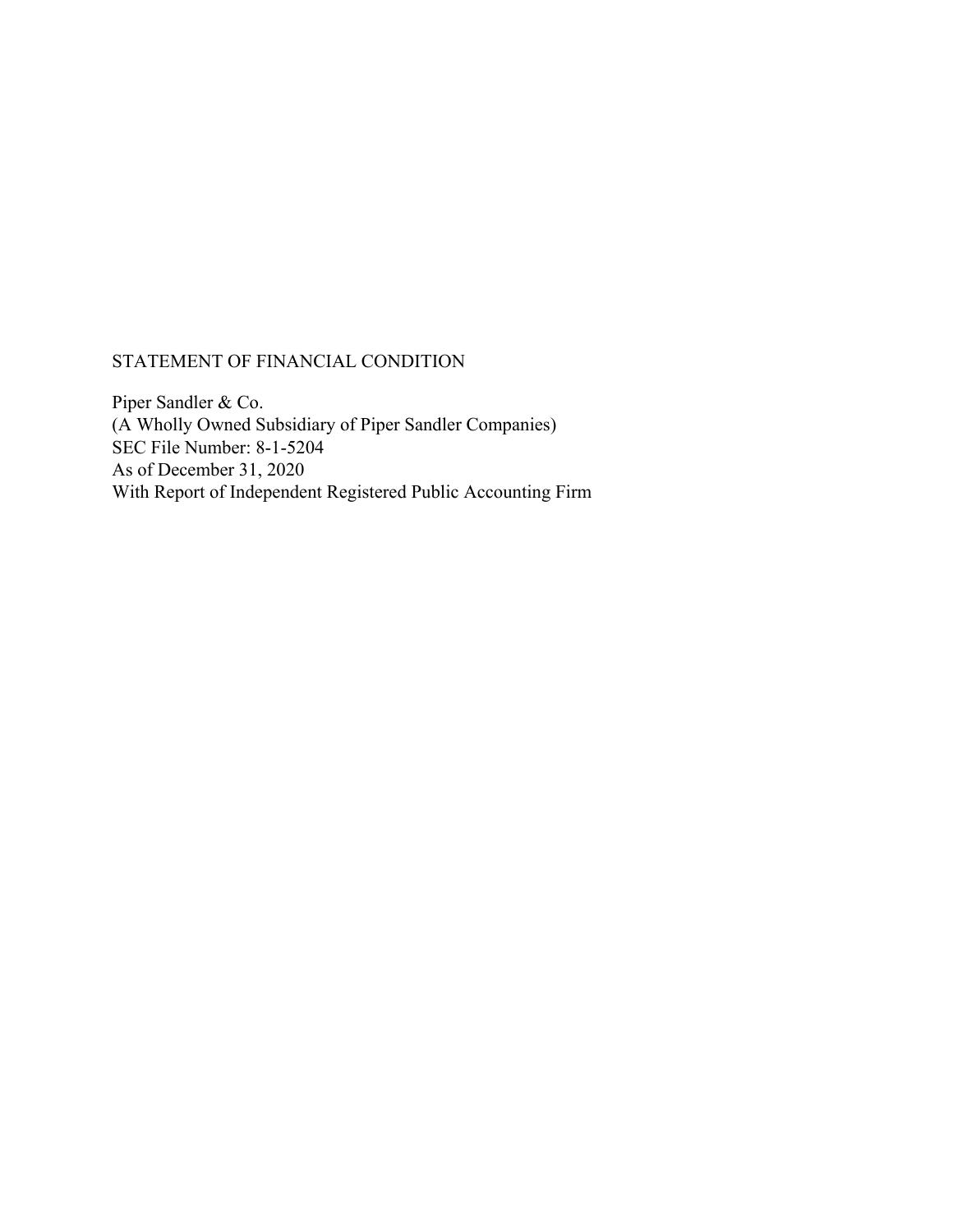# **Piper Sandler & Co.**

### **(A Wholly Owned Subsidiary of Piper Sandler Companies)**

# **Index to the Statement of Financial Condition**

### **As of December 31, 2020**

# Page

| Audited Statement of Financial Condition      |  |
|-----------------------------------------------|--|
| Notes to the Statement of Financial Condition |  |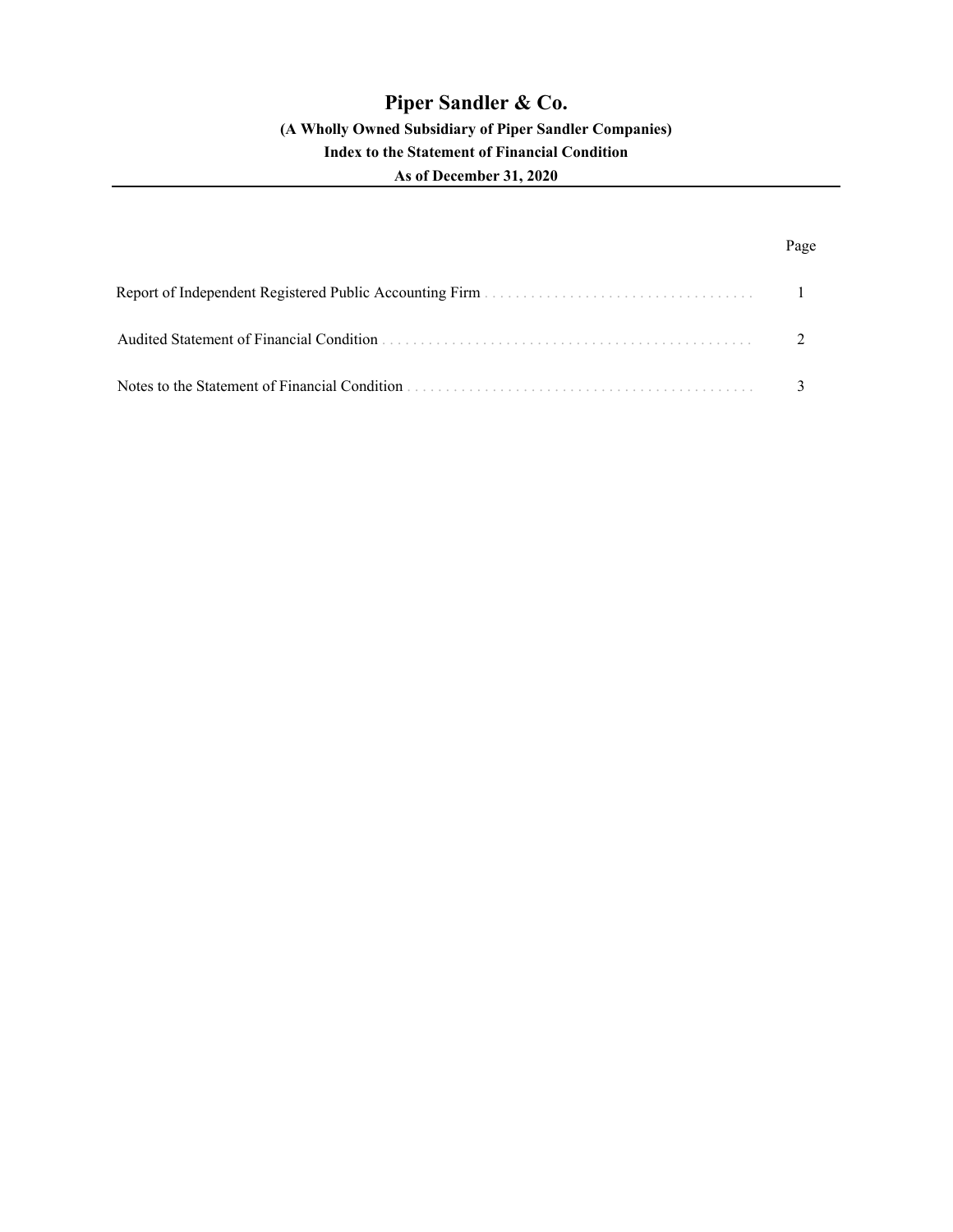# Report of Independent Registered Public Accounting Firm

To the Shareholder and the Board of Directors of Piper Sandler & Co.

### **Opinion on the Financial Statement**

We have audited the accompanying statement of financial condition of Piper Sandler & Co. (the Company) as of December 31, 2020, and the related notes (collectively referred to as the "financial statement"). In our opinion, the financial statement presents fairly, in all material respects, the financial position of the Company at December 31, 2020, in conformity with U.S. generally accepted accounting principles.

### **Basis for Opinion**

This financial statement is the responsibility of the Company's management. Our responsibility is to express an opinion on the Company's financial statement based on our audit. We are a public accounting firm registered with the Public Company Accounting Oversight Board (United States) (PCAOB) and are required to be independent with respect to the Company in accordance with the U.S. federal securities laws and the applicable rules and regulations of the Securities and Exchange Commission and the PCAOB.

We conducted our audit in accordance with the standards of the PCAOB. Those standards require that we plan and perform the audit to obtain reasonable assurance about whether the financial statement is free of material misstatement, whether due to error or fraud. Our audit included performing procedures to assess the risks of material misstatement of the financial statement, whether due to error or fraud, and performing procedures that respond to those risks. Such procedures included examining, on a test basis, evidence regarding the amounts and disclosures in the financial statement. Our audit also included evaluating the accounting principles used and significant estimates made by management, as well as evaluating the overall financial statement presentation. We believe that our audit provides a reasonable basis for our opinion.

Ennet + Young LLP

We have served as the Company's auditor since 2003.

Minneapolis, Minnesota February 25, 2021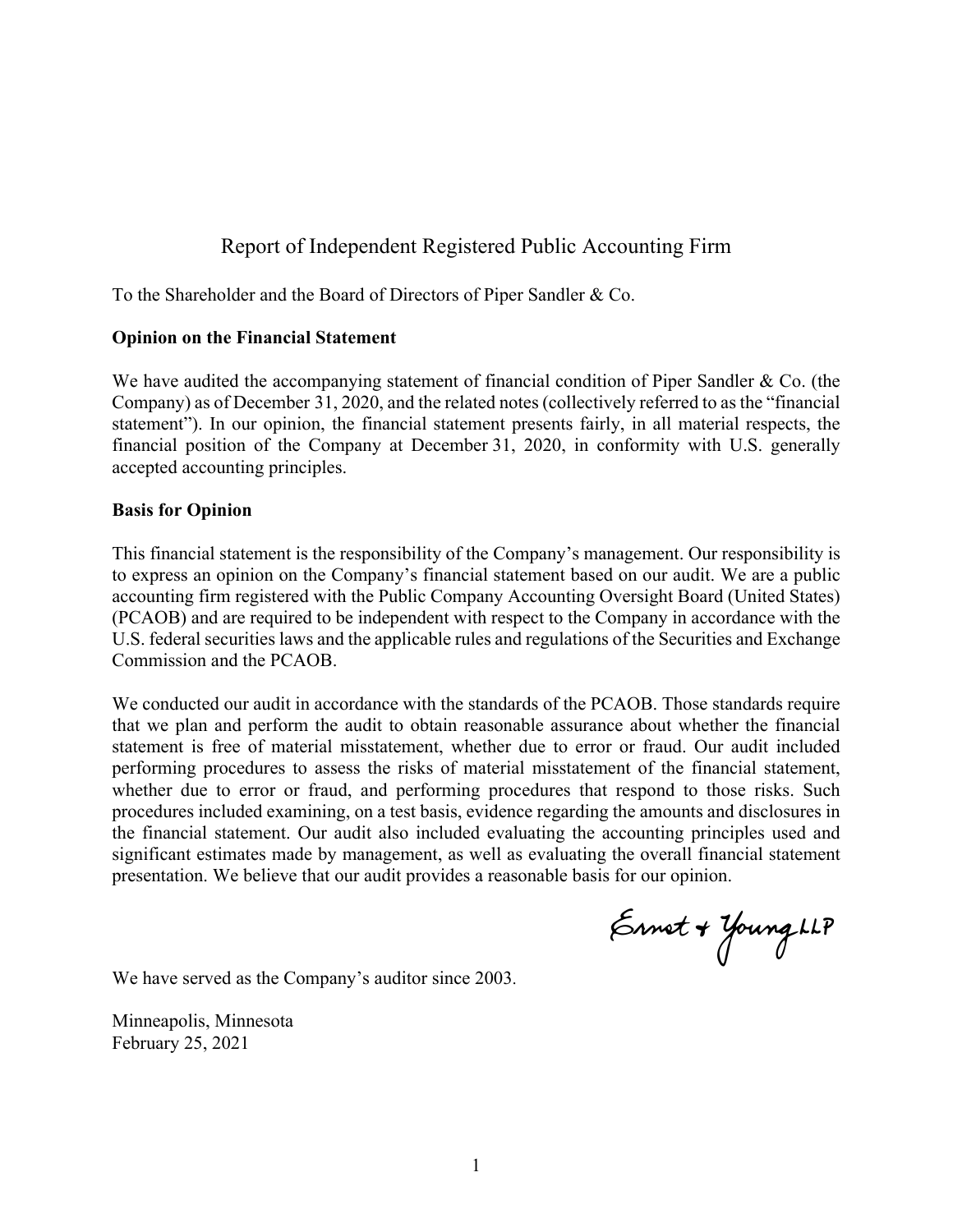<span id="page-3-0"></span>*(Amounts in thousands, except share data)*

### **Assets**

| Cash and cash equivalents                                                               | \$  | 475,403   |
|-----------------------------------------------------------------------------------------|-----|-----------|
| Receivables from brokers, dealers and clearing organizations                            |     | 221,176   |
|                                                                                         |     | 247,403   |
| Financial instruments and other inventory positions owned and pledged as collateral     |     | 130,703   |
|                                                                                         |     | 378,106   |
|                                                                                         |     | 42,815    |
| Goodwill                                                                                |     | 197,841   |
|                                                                                         |     | 145,122   |
| Investments                                                                             |     | 13,983    |
|                                                                                         |     | 110,371   |
|                                                                                         |     | 76,681    |
|                                                                                         |     | 69,457    |
|                                                                                         | -\$ | 1,730,955 |
| <b>Liabilities and Shareholder's Equity</b>                                             |     |           |
|                                                                                         | \$  | 18,591    |
| Financial instruments and other inventory positions sold, but not yet purchased         |     | 145,648   |
|                                                                                         |     | 463,549   |
|                                                                                         |     | 79,848    |
|                                                                                         |     | 93,545    |
|                                                                                         |     | 75,139    |
|                                                                                         |     | 876,320   |
| Shareholder's equity:                                                                   |     |           |
| Preferred stock, \$0.01 par value; 3,000 shares authorized, none issued and outstanding |     |           |
| Common stock, \$0.01 par value; 1,000 shares authorized, 459 issued and outstanding     |     |           |
|                                                                                         |     | 746,008   |
|                                                                                         |     | 108,627   |
|                                                                                         |     | 854,635   |

Total liabilities and shareholder's equity . . . . . . . . . . . . . . . . . . . . . . . . . . . . . . . . . . . . . . . . \$ 1,730,955

*See Notes to the Statement of Financial Condition*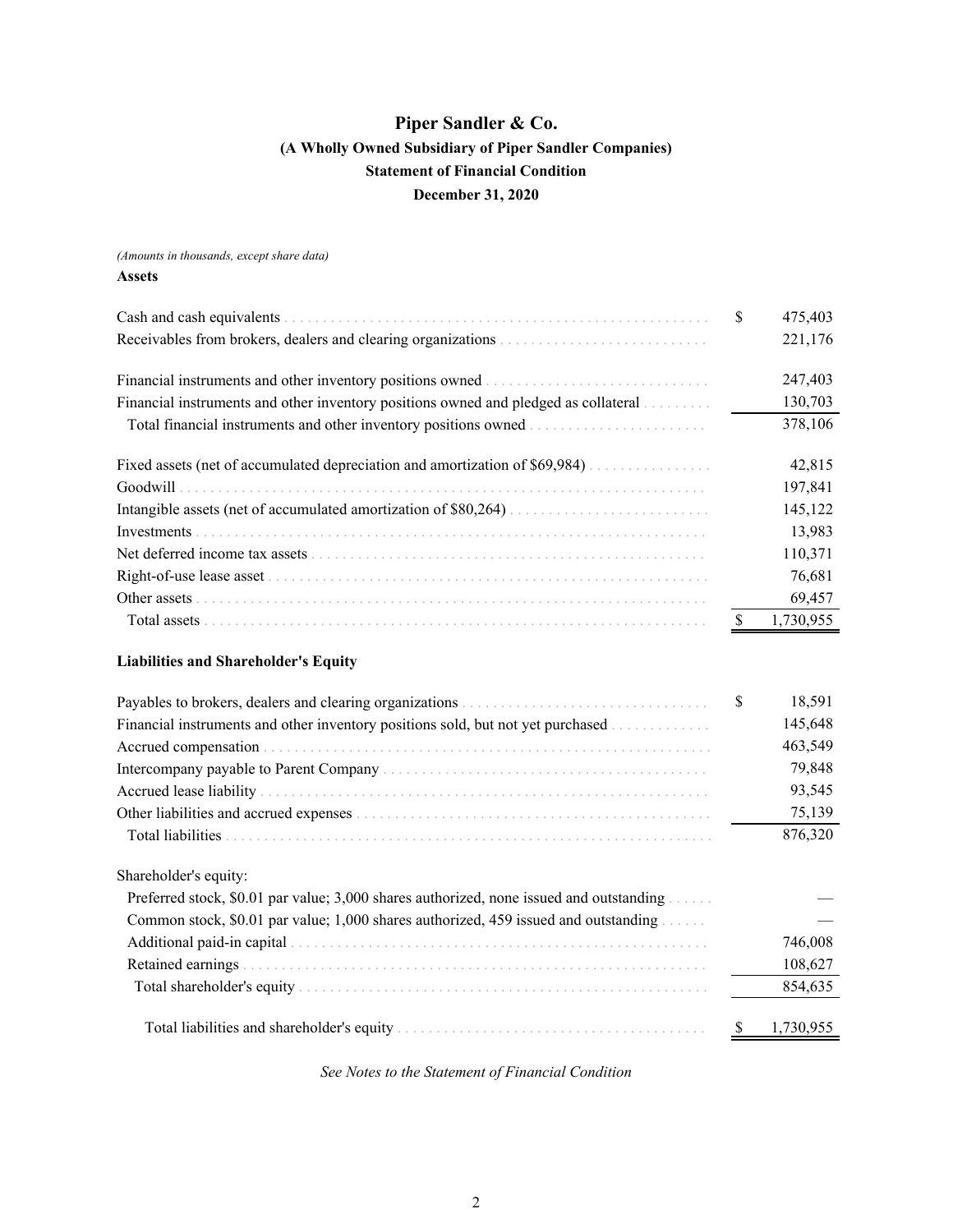#### <span id="page-4-0"></span>**Note 1** *Organization and Basis of Presentation*

### **Organization**

As described in Note 4, Piper Jaffray Companies completed the acquisition of SOP Holdings, LLC and its subsidiaries, including Sandler O'Neill & Partners, L.P., a broker dealer entity ("Sandler O'Neill"), on January 3, 2020. Upon completion of the acquisition, Piper Jaffray Companies was renamed Piper Sandler Companies. Piper Jaffray & Co. merged with Sandler O'Neill and, immediately after close of the transaction, was renamed Piper Sandler & Co.

Piper Sandler & Co. ("Piper Sandler" or the "Company") is a wholly owned subsidiary of Piper Sandler Companies ("Parent Company"). The Parent Company is a public holding company incorporated in Delaware and traded on the New York Stock Exchange ("NYSE"). The Company is a securities broker dealer and investment banking firm registered under the Securities Exchange Act of 1934 and is a member of the Financial Industry Regulatory Authority, Inc. ("FINRA"). As such, the Company trades and effects transactions in listed and unlisted equity and fixed income securities, underwrites equity and municipal debt offerings and provides various other financial advisory services.

Pershing LLC ("Pershing") is Piper Sandler's clearing broker dealer responsible for clearance and settlement of firm and customer cash and securities transactions.

### **Basis of Presentation**

The accompanying statement of financial condition has been prepared in accordance with U.S. generally accepted accounting principles ("U.S. GAAP").

The preparation of the statement of financial condition and related disclosures in conformity with U.S. GAAP requires management to make estimates and assumptions that affect the reported amounts of assets and liabilities at the date of the statement of financial condition. Although these estimates and assumptions are based on the best information available, actual results could differ from those estimates.

#### **Note 2** *Summary of Significant Accounting Policies*

#### **Principles of Consolidation**

The Company consolidates entities in which it has a controlling financial interest. The Company determines whether it has a controlling financial interest in an entity by first evaluating whether the entity is a variable interest entity ("VIE") or a voting interest entity.

VIEs are entities in which (i) the total equity investment at risk is not sufficient to enable the entity to finance its activities independently or (ii) the at-risk equity holders do not have the normal characteristics of a controlling financial interest. A controlling financial interest in a VIE is present when an enterprise has one or more variable interests that have both (i) the power to direct the activities of the VIE that most significantly impact the VIE's economic performance and (ii) the obligation to absorb losses of the VIE or the right to receive benefits from the VIE that could potentially be significant to the VIE. The enterprise with a controlling financial interest is the primary beneficiary and consolidates the VIE.

Voting interest entities lack one or more of the characteristics of a VIE. The usual condition for a controlling financial interest is ownership of a majority voting interest for a corporation or a majority of kick-out or participating rights for a limited partnership.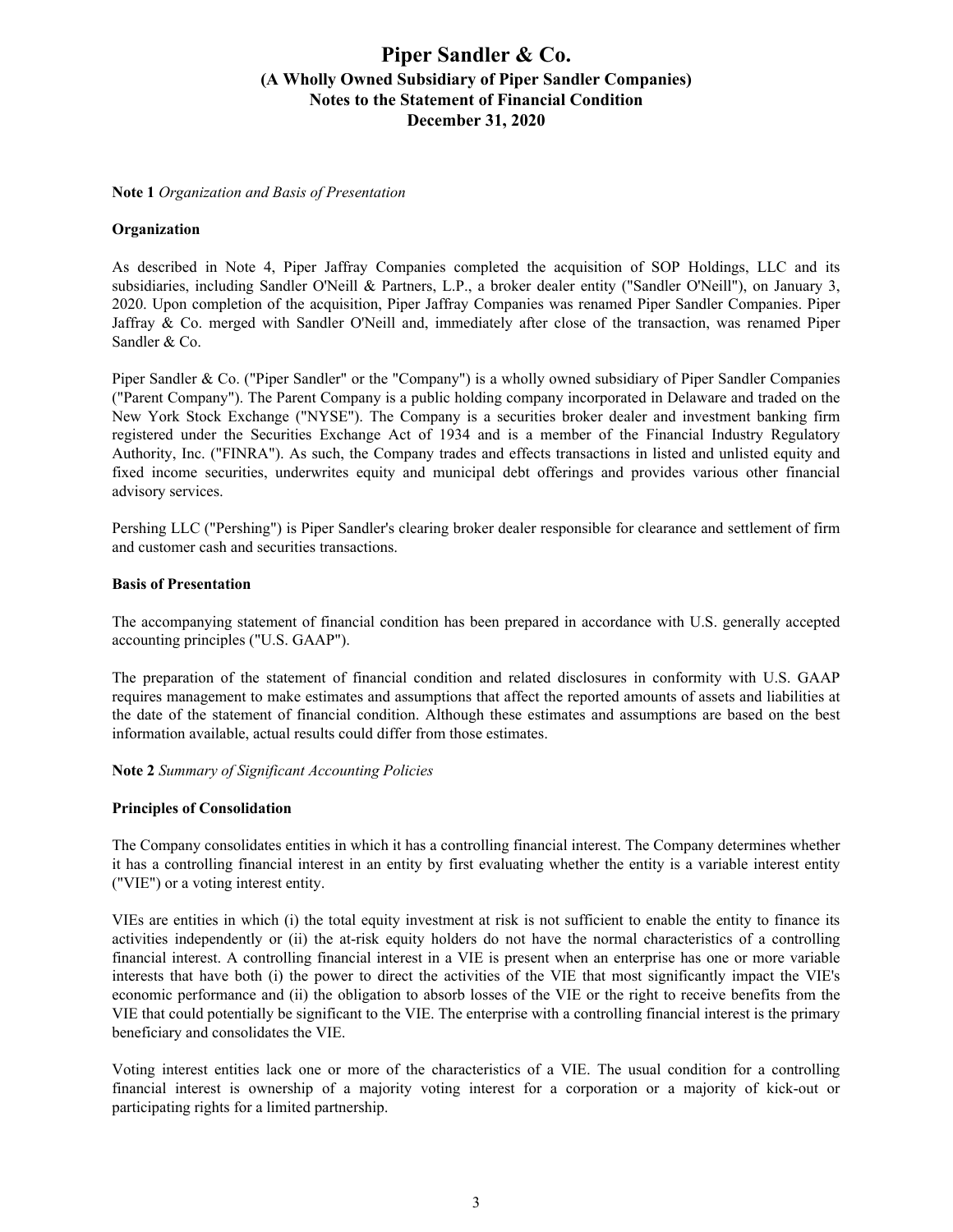When the Company does not have a controlling financial interest in an entity but exerts significant influence over the entity's operating and financial policies, the Company's investment is accounted for under the equity method of accounting. If the Company does not have a controlling financial interest in, or exert significant influence over, an entity, the Company accounts for its investment at fair value, if the fair value option was elected, or at cost.

### **Cash and Cash Equivalents**

Cash and cash equivalents consist of cash and highly liquid investments with maturities of 90 days or less at the date of origination.

### **Fair Value of Financial Instruments**

Financial instruments and other inventory positions owned and financial instruments and other inventory positions sold, but not yet purchased on the statement of financial condition consist of financial instruments (including securities with extended settlements) recorded at fair value. Securities (both long and short), including securities with extended settlements, are recognized on a trade-date basis. Additionally, certain of the Company's investments on the statement of financial condition are recorded at fair value, either as required by accounting guidance or through the fair value election.

*Fair Value Measurement* – *Definition and Hierarchy* – Financial Accounting Standards Board ("FASB") Accounting Standards Codification Topic 820, "Fair Value Measurement," ("ASC 820") defines fair value as the amount at which an instrument could be exchanged in an orderly transaction between market participants at the measurement date (the exit price). ASC 820 establishes a fair value hierarchy based on the inputs used to measure fair value. The fair value hierarchy maximizes the use of observable inputs and minimizes the use of unobservable inputs by requiring that the observable inputs be used when available. Observable inputs are inputs that market participants would use in pricing the asset or liability based on market data obtained from independent sources. Unobservable inputs reflect management's assumptions that market participants would use in pricing the asset or liability developed based on the best information available in the circumstances. The hierarchy is broken down into three levels based on the observability of inputs as follows:

Level I – Quoted prices (unadjusted) are available in active markets for identical assets or liabilities as of the report date. A quoted price for an identical asset or liability in an active market provides the most reliable fair value measurement because it is directly observable to the market.

Level II – Pricing inputs are other than quoted prices in active markets, which are either directly or indirectly observable as of the report date. The nature of these financial instruments include instruments for which quoted prices are available but traded less frequently, instruments whose fair value have been derived using a model where inputs to the model are directly observable in the market, or can be derived principally from or corroborated by observable market data, and instruments that are fair valued using other financial instruments, the parameters of which can be directly observed.

Level III – Instruments that have little to no pricing observability as of the report date. These financial instruments are measured using management's best estimate of fair value, where the inputs into the determination of fair value require significant management judgment or estimation.

*Valuation of Financial Instruments* – Based on the nature of the Company's business and its role as a "dealer" in the securities industry, the fair values of its financial instruments are determined internally. When available, the Company values financial instruments at observable market prices, observable market parameters, or broker or dealer prices (bid and ask prices). In the case of financial instruments transacted on recognized exchanges, the observable market prices represent quotations for completed transactions from the exchange on which the financial instrument is principally traded.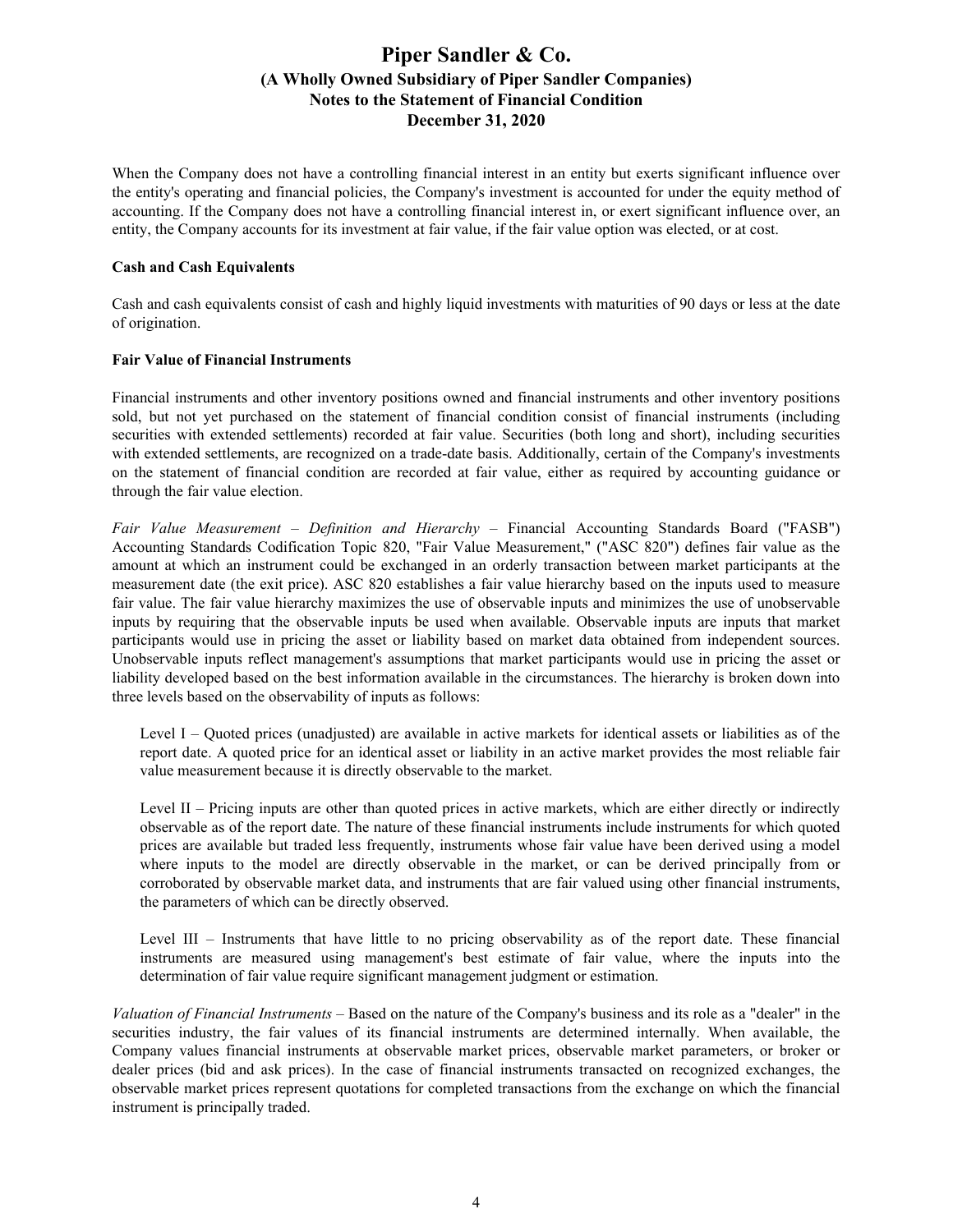A substantial percentage of the fair value of the Company's financial instruments and other inventory positions owned and financial instruments and other inventory positions sold, but not yet purchased, are based on observable market prices, observable market parameters, or derived from broker or dealer prices. The availability of observable market prices and pricing parameters can vary from product to product. Where available, observable market prices and pricing or market parameters in a product may be used to derive a price without requiring significant judgment. In certain markets, observable market prices or market parameters are not available for all products, and fair value is determined using techniques appropriate for each particular product. These techniques involve some degree of judgment. Results from valuation models and other techniques in one period may not be indicative of future period fair value measurement.

For investments in illiquid or privately held securities that do not have readily determinable fair values, the determination of fair value requires the Company to estimate the value of the securities using the best information available. Among the factors considered by the Company in determining the fair value of such financial instruments are the cost, terms and liquidity of the investment, the financial condition and operating results of the issuer, the quoted market price of publicly traded securities with similar quality and yield, and other factors generally pertinent to the valuation of investments. In instances where a security is subject to transfer restrictions, the value of the security is based primarily on the quoted price of a similar security without restriction but may be reduced by an amount estimated to reflect such restrictions. In addition, even where the Company derives the value of a security based on information from an independent source, certain assumptions may be required to determine the security's fair value. For instance, the Company assumes that the size of positions in securities that it holds would not be large enough to affect the quoted price of the securities if the Company sells them, and that any such sale would happen in an orderly manner. The actual value realized upon disposition could be different from the currently estimated fair value.

### **Fixed Assets**

Fixed assets include furniture and equipment, software and leasehold improvements. Furniture and equipment and software are depreciated using the straight-line method over estimated useful lives of three to ten years. Leasehold improvements are amortized over ten years or the life of the lease, whichever is shorter.

#### **Leases**

A lease is a contract, or part of a contract, that conveys the right to control the use of identified property or equipment for a period of time in exchange for consideration. In making this determination, the Company considers if it obtains substantially all of the economic benefits from the use of the underlying asset and directs how and for what purpose the asset is used during the term of the contract.

The Company leases its corporate headquarters and other offices under various non-cancelable leases, all of which are operating leases. In addition to rent, the leases require payment of real estate taxes, insurance and common area maintenance. Some of the leases contain renewal and/or termination options, escalation clauses, rent-free holidays and operating cost adjustments. The original terms of the Company's lease agreements generally range up to 12 years.

The Company recognizes a right-of-use ("ROU") lease asset and lease liability on the statement of financial condition for all leases with a term greater than 12 months. The lease liability represents the Company's obligation to make future lease payments and is recorded at an amount equal to the present value of the remaining lease payments due over the lease term. The ROU lease asset, which represents the right to use the underlying asset during the lease term, is measured based on the carrying value of the lease liability, adjusted for other items, such as lease incentives and uneven rent payments.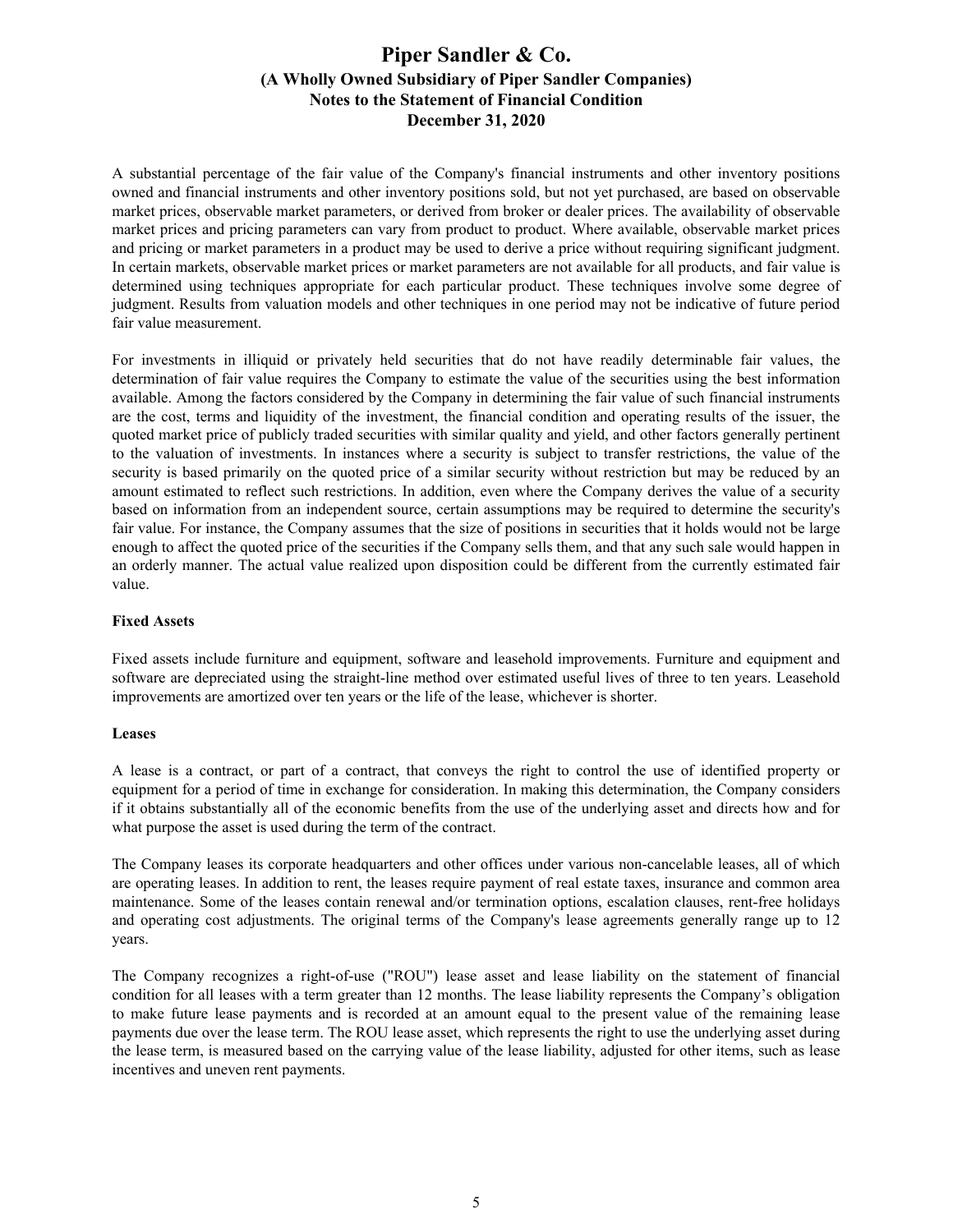The discount rate used to determine the present value of the remaining lease payments reflects the Company's incremental borrowing rate, which is the rate the Company would have to pay to borrow on a collateralized basis over a similar term in a similar economic environment. In calculating its discount rates, the Company takes into consideration a current financing arrangement at the Parent Company that is on a secured (i.e., collateralized) basis, as well as market interest rates and spreads, other reference points, and the respective tenors of the Company's designated lease term ranges. The Company applies the portfolio approach in determining the discount rates for its leases.

For leases that contain escalation clauses or rent-free holidays, the Company recognizes the related rent expense on a straight-line basis from the date the Company takes possession of the property to the end of the initial lease term. The Company records any difference between the straight-line rent expense and amounts paid under the leases as part of the amortization of the ROU lease asset.

Cash or lease incentives received upon entering into certain leases are recognized on a straight-line basis as a reduction of rent expense from the date the Company takes possession of the property or receives the cash to the end of the initial lease term. Lease incentives, which initially reduce the ROU lease asset, are a component of the amortization of the ROU lease asset.

### **Goodwill and Intangible Assets**

Goodwill represents the fair value of the consideration transferred in excess of the fair value of identifiable net assets at the acquisition date. The Company tests goodwill and indefinite-life intangible assets for impairment on an annual basis and on an interim basis when circumstances exist that could indicate possible impairment. The Company tests for impairment at the reporting unit level, which is generally one level below its operating segments. The Company has identified one reporting unit: Capital Markets. When testing for impairment, the Company has the option to first assess qualitative factors to determine whether it is more likely than not that the fair value of a reporting unit is less than its carrying amount. If, after making an assessment, the Company determines it is not more likely than not that the fair value of a reporting unit is less than its carrying amount, then further analysis is unnecessary. However, if the Company concludes otherwise, then the Company is required to perform a quantitative goodwill test, which requires management to make judgments in determining what assumptions to use in the calculation. The quantitative goodwill test compares the fair value of the reporting unit to its carrying value, including allocated goodwill. An impairment is recognized for the excess amount of a reporting unit's carrying value over its fair value. The estimated fair value of the reporting unit is derived based on valuation techniques that a market participant would use. The Company estimates the fair value of the reporting unit using the income approach (discounted cash flow method) and market approach (earnings and/or transaction multiples). See Note 11 for additional information on the Company's impairment testing.

Intangible assets with determinable lives consist of customer relationships, internally developed software and the Simmons & Company International trade name that are amortized over their original estimated useful lives ranging from one to eight years. The pattern of amortization reflects the timing of the realization of the economic benefits of such intangible assets. The Sandler trade name is an indefinite-lived intangible asset, which is not amortized and is evaluated annually, at a minimum, or on an interim basis if events or circumstances indicate a possible inability to realize the carrying amount.

#### **Investments**

The Company's investments include equity investments in private companies and partnerships. Equity investments in private companies are accounted for at fair value, as required by accounting guidance or if the fair value option was elected. Investments in partnerships are accounted for under the equity method, which is generally the net asset value.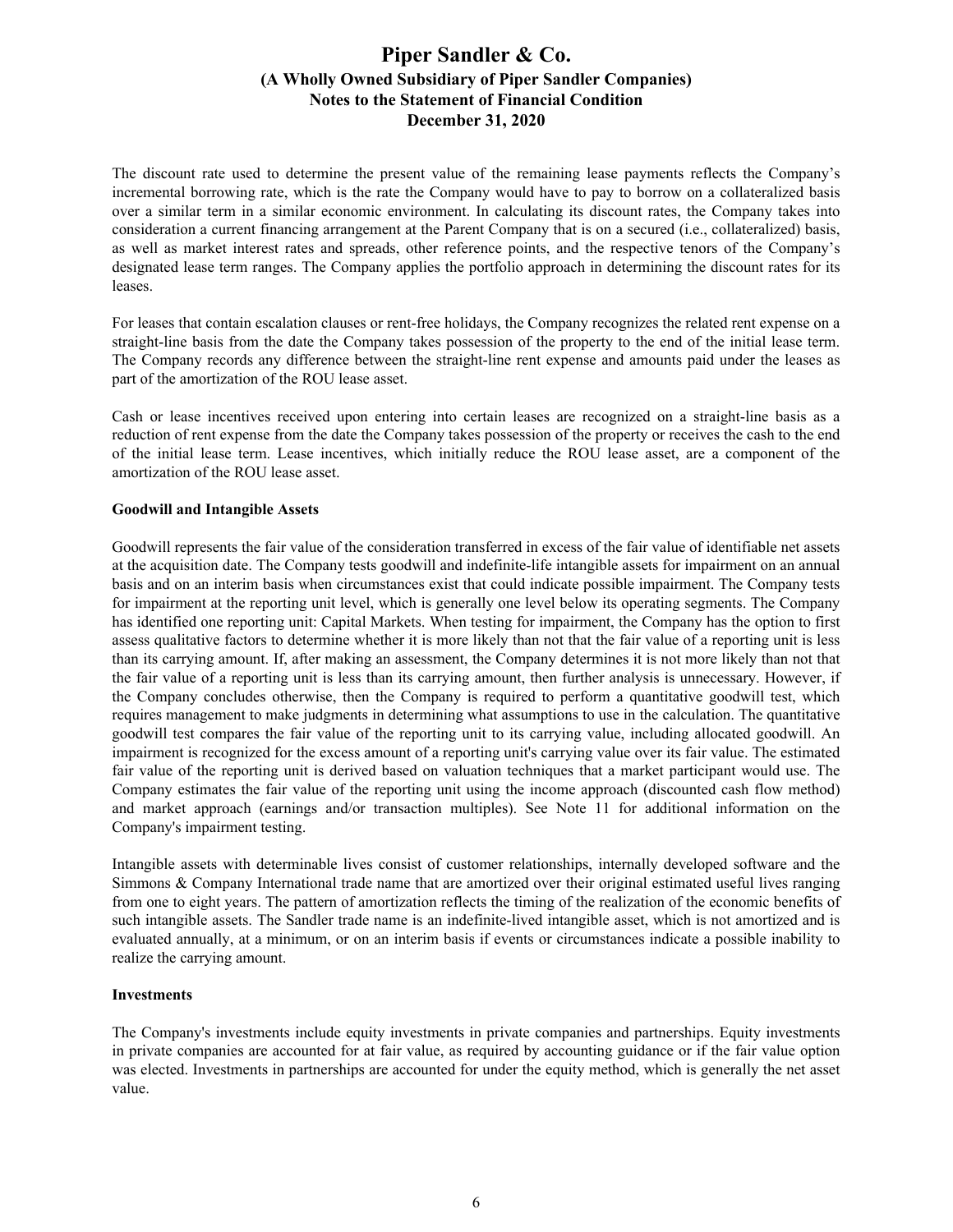#### **Other Assets**

Other assets include receivables and prepaid expenses. Receivables include fee receivables, accrued interest, and loans made to employees, typically in connection with their recruitment. Employee loans are forgiven based on continued employment and are amortized using the straight-line method over the respective terms of the loans, which generally range from two to four years.

### **Income Taxes**

The Company is included in the consolidated U.S. federal income tax return filed by the Parent Company on a calendar year basis, combined returns for state tax purposes where required, and separate state income tax returns where required. The Company determines and records income taxes based upon the provisions of a tax sharing arrangement with the Parent Company and U.S. affiliated entities. Deferred tax assets and liabilities are recognized for the expected future tax consequences attributable to temporary differences between amounts reported for income tax purposes and financial statement purposes, using enacted tax rates expected to apply to taxable income in the years in which those temporary differences are expected to be recovered or settled. The realization of deferred tax assets is assessed and a valuation allowance is recognized to the extent that it is more likely than not that any portion of a deferred tax asset will not be realized. Tax reserves for uncertain tax positions are recorded in accordance with FASB Accounting Standards Codification Topic 740, "Income Taxes" ("ASC 740"). The Company recognizes interest and penalties, if any, related to income tax matters as part of the provision for income taxes.

### **Contingencies**

The Company is involved in various pending and potential legal proceedings related to its business, including litigation, arbitration and regulatory proceedings. The Company establishes reserves for potential losses to the extent that claims are probable of loss and the amount of the loss can be reasonably estimated. The determination of the outcome and reserve amounts requires significant judgment on the part of the Company's management.

#### **Note 3** *Recent Accounting Pronouncements*

#### **Adoption of New Accounting Standards**

#### *Financial Instruments – Credit Losses*

In June 2016, the FASB issued Accounting Standards Update ("ASU") No. 2016-13, "Financial Instruments – Credit Losses (Topic 326): Measurement of Credit Losses on Financial Instruments" ("ASU 2016-13"). The new guidance requires an entity to measure all expected credit losses for financial assets held at the reporting date based on historical experience, current conditions, and reasonable and supportable forecasts as opposed to delaying recognition until the loss was probable of occurring. ASU 2016-13 became effective for the Company as of January 1, 2020. There was no material impact to the Company's statement of financial condition upon adoption of ASU 2016-13.

#### **Note 4** *Acquisitions*

The following acquisitions were accounted for pursuant to FASB Accounting Standards Codification Topic 805, "Business Combinations." Accordingly, the purchase price of each acquisition was allocated to the acquired assets and liabilities assumed based on their estimated fair values as of the respective acquisition dates. The excess of the purchase price over the net assets acquired was allocated between goodwill and intangible assets. The fair value of the equity consideration was determined using the market price of the Parent Company's common stock on the date of the respective acquisition.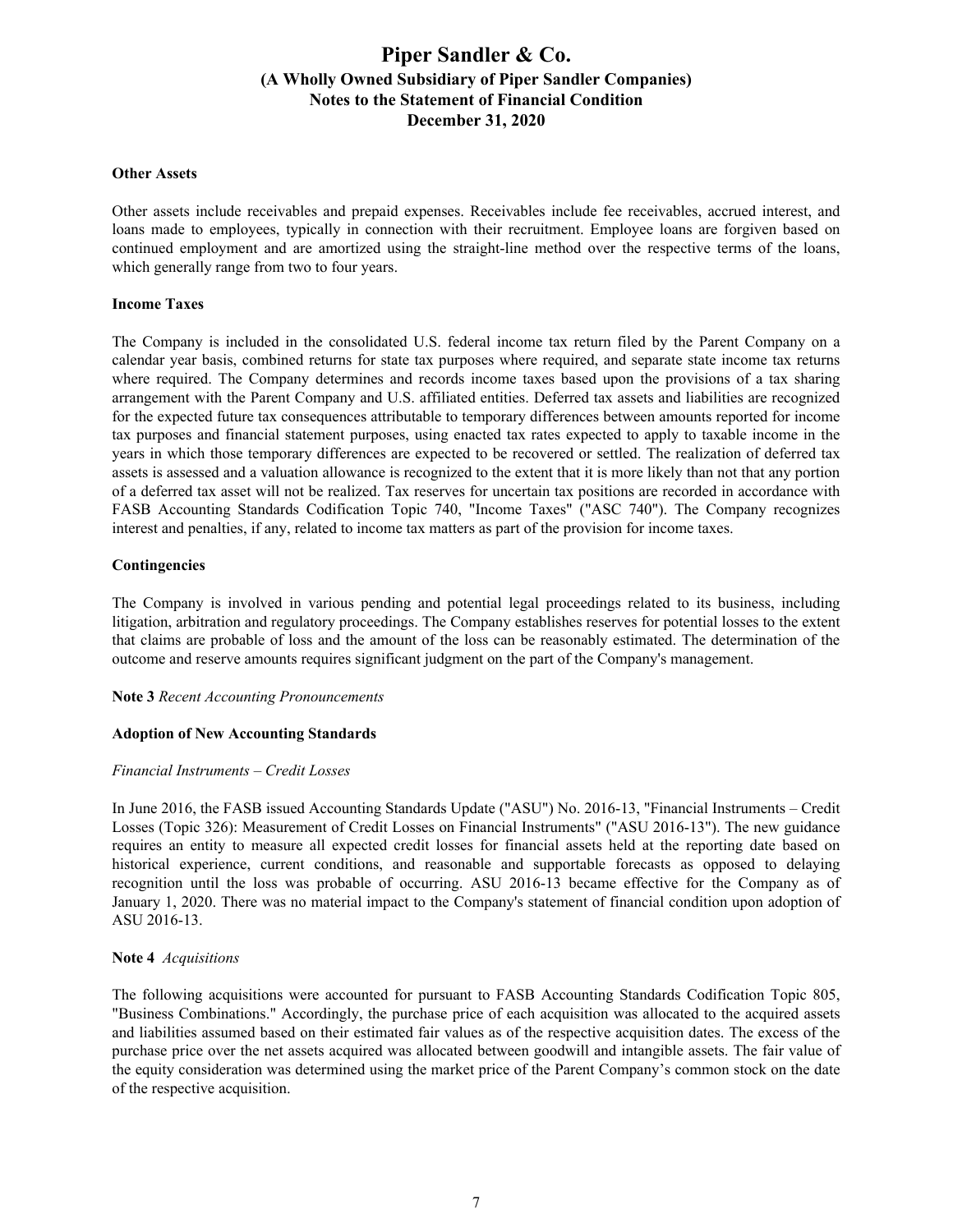### **SOP Holdings, LLC**

On January 3, 2020, the Parent Company completed the acquisition of Sandler O'Neill, a full-service investment banking firm and broker dealer focused on the financial services industry. The transaction was completed pursuant to the Agreement and Plans of Merger dated July 9, 2019. The Parent Company also granted 1,568,670 restricted shares valued at \$124.9 million as equity consideration on the acquisition date. Company employees must fulfill service requirements in exchange for the rights to the restricted shares. The acquisition of Sandler O'Neill is accretive to the Company's advisory business, diversifies and enhances scale in corporate financings, adds a differentiated fixed income business, and increases scale in the equity brokerage business.

The Company recorded \$94.4 million of goodwill on the statement of financial condition, of which \$93.4 million is expected to be deductible for income tax purposes. In management's opinion, the goodwill represents the reputation and operating expertise of Sandler O'Neill. Identifiable intangible assets purchased by the Company consisted of customer relationships and the Sandler trade name with acquisition-date fair values of \$72.4 million and \$85.4 million, respectively.

The following table summarizes the estimated fair values of assets acquired and liabilities assumed at the date of the acquisition, including measurement period adjustments:

#### *(Amounts in thousands)*

| <b>Assets</b>      |             |
|--------------------|-------------|
|                    | S<br>15,827 |
|                    | 192,492     |
|                    | 6,738       |
| Goodwill           | 94,360      |
|                    | 157,800     |
|                    | 685         |
|                    | 37,950      |
| Other assets       | 8,631       |
|                    | 22          |
|                    | 514,505     |
| <b>Liabilities</b> |             |
|                    | 67,121      |
|                    | 37,950      |
|                    | 15,979      |
|                    | 40.673      |

Net assets acquired . . . . . . . . . . . . . . . . . . . . . . . . . . . . . . . . . . . . . . . . . . . . . . . . . . . . . . . \$ 352,782 *(1) Represents the amount of excess tangible book value received by the Company on the date of acquisition.*

Total liabilities assumed . . . . . . . . . . . . . . . . . . . . . . . . . . . . . . . . . . . . . . . . . . . . . . . . . . . 161,723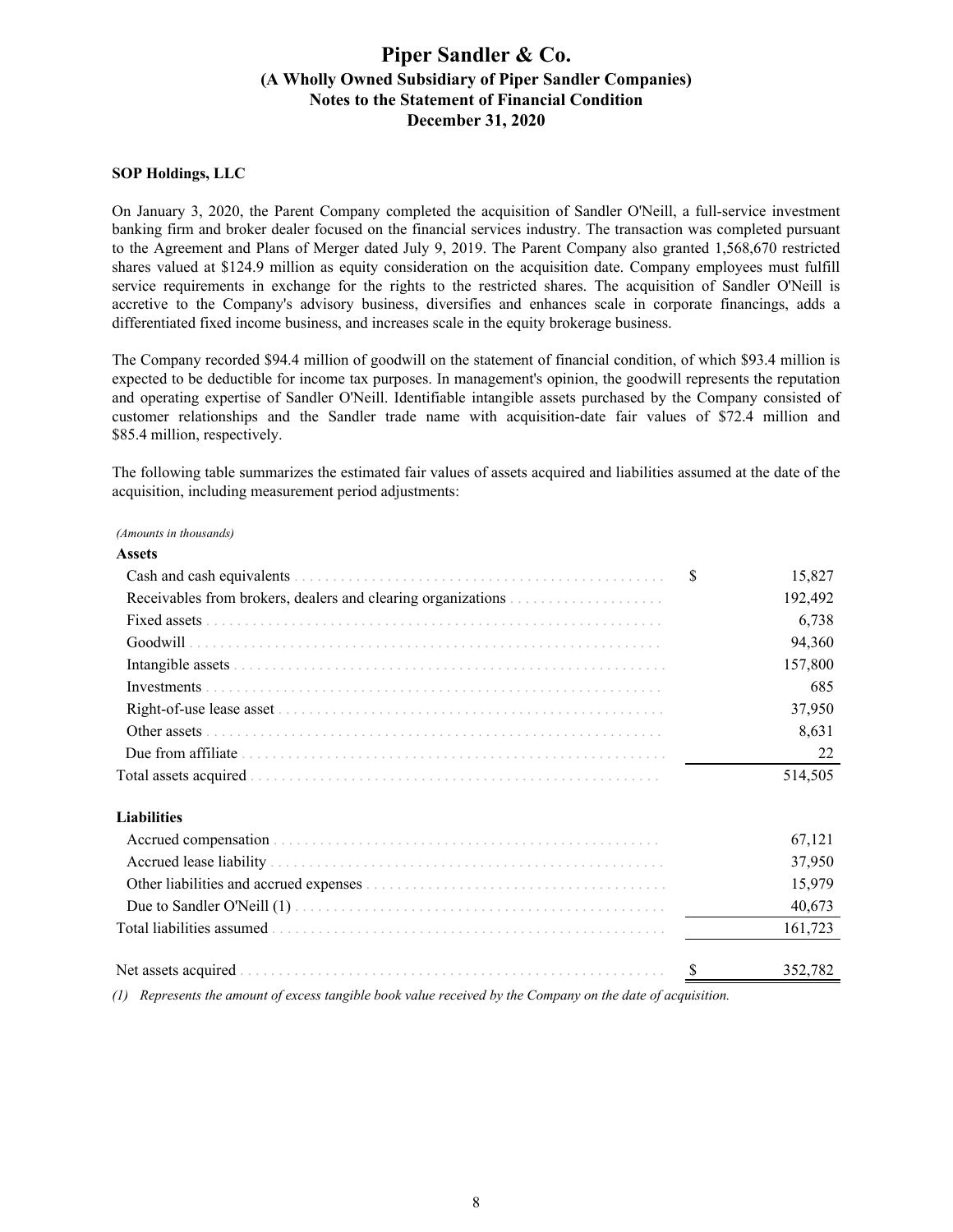### **The Valence Group ("Valence")**

On April 3, 2020, the Company completed the acquisition of Valence, an investment bank offering mergers and acquisitions advisory services to companies and financial sponsors with a focus on the chemicals, materials and related sectors. The transaction was completed pursuant to the share purchase agreement dated February 20, 2020, as amended. The acquisition adds a new industry sector and expands the Company's presence in Europe.

As part of the purchase price, the Parent Company entered into unsecured promissory notes with the former owners totaling \$20.0 million (the "Valence Notes"). The Valence Notes were repaid in early 2021. In aggregate, the Parent Company granted 647,268 restricted shares valued at \$31.2 million as equity consideration on the acquisition date, a portion of which relates to Company employees. Company employees must fulfill service requirements in exchange for the rights to the restricted shares.

Additional cash may be earned by certain employees if a revenue threshold is exceeded during the three-year postacquisition period to the extent they are employed by the Company at the time of payment. If earned, the amount will be paid by July 3, 2023.

The Company recorded \$5.0 million of goodwill on the statement of financial condition, none of which is expected to be deductible for income tax purposes. In management's opinion, the goodwill represents the reputation and operating expertise of Valence. Identifiable intangible assets purchased by the Company consisted of customer relationships with an acquisition-date fair value of \$7.4 million.

The following table summarizes the estimated fair values of assets acquired and liabilities assumed at the date of the acquisition:

*(Amounts in thousands)*

| <b>Assets</b>       |               |        |
|---------------------|---------------|--------|
|                     | \$            | 3,290  |
|                     |               | 5,002  |
|                     |               | 7,400  |
|                     |               | 1,812  |
|                     |               | 1,102  |
|                     |               | 18,606 |
| <b>Liabilities</b>  |               |        |
|                     |               | 1,812  |
|                     |               | 41     |
|                     |               | 2,195  |
|                     |               | 4,048  |
| Net assets acquired | <sup>\$</sup> | 14.558 |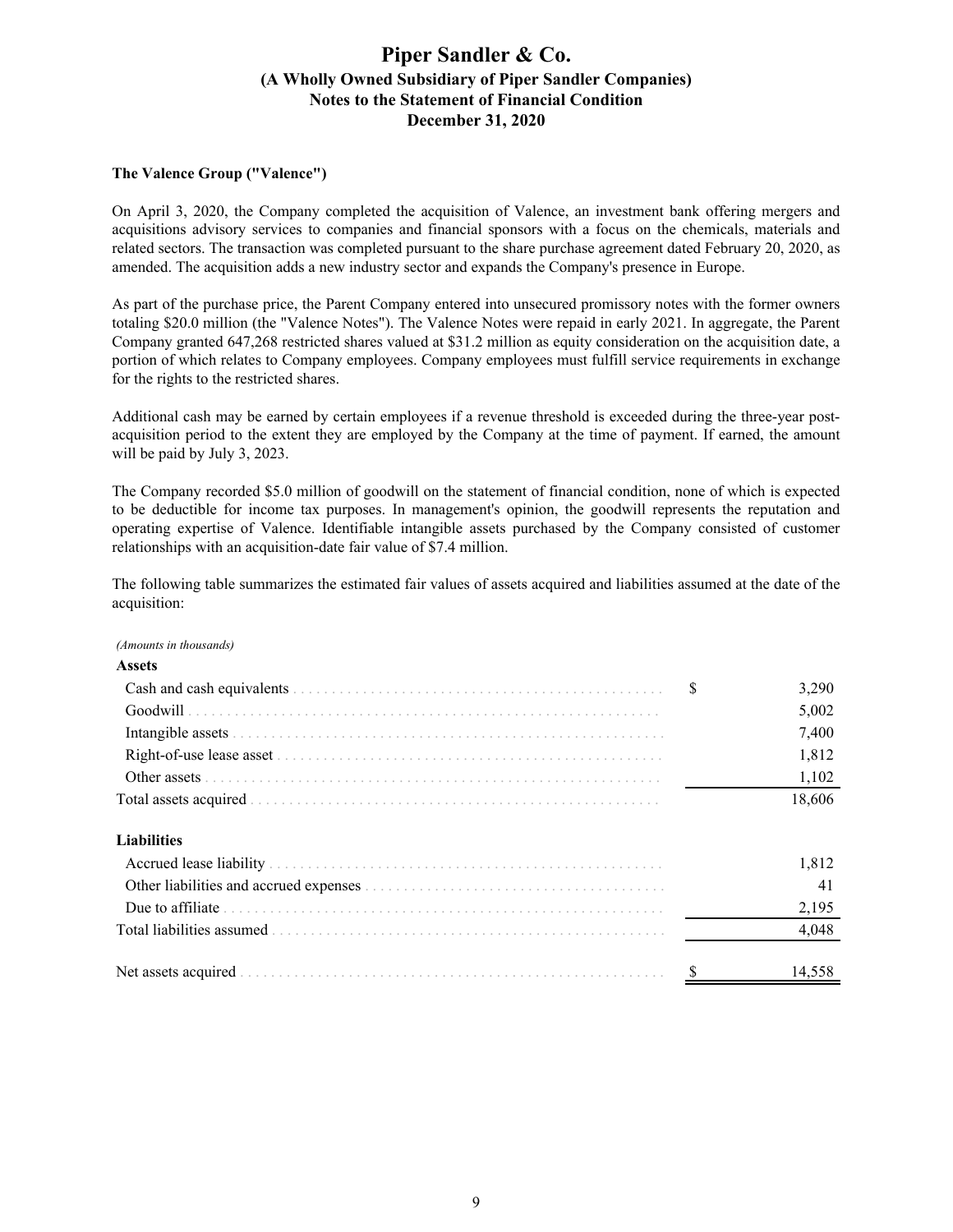### **TRS Advisors LLC ("TRS")**

On December 31, 2020, the Company completed the acquisition of TRS, an advisory firm offering restructuring and reorganization services to companies in public, private and government settings. The transaction was completed pursuant to the equity purchase agreement dated December 8, 2020. The acquisition expands the scale of the Company's restructuring advisory business.

In addition to cash consideration, as part of the purchase price, the Parent Company granted 145,952 restricted shares valued at \$14.7 million as equity consideration on the acquisition date. Company employees must fulfill service requirements in exchange for the rights to the restricted shares.

Additional cash of \$7.0 million may be earned by certain employees if a revenue threshold is exceeded during the three-year post-acquisition period to the extent they are employed by the Company at the time of payment. If earned, the amount will be paid by April 3, 2024.

The Company recorded \$12.2 million of goodwill on the statement of financial condition, all of which is expected to be deductible for income tax purposes. The final goodwill recorded on the Company's statement of financial condition may differ from that reflected herein as a result of measurement period adjustments. In management's opinion, the goodwill represents the reputation and operating expertise of TRS. Identifiable intangible assets purchased by the Company consisted of customer relationships with an acquisition-date fair value of \$5.3 million.

The following table summarizes the estimated fair values of assets acquired and liabilities assumed at the date of the acquisition:

#### *(Amounts in thousands)*

| <b>Assets</b>      |        |
|--------------------|--------|
|                    | \$     |
|                    | 12,199 |
|                    | 5,300  |
|                    | 1,818  |
|                    | 6,423  |
|                    | 25,747 |
| <b>Liabilities</b> |        |
|                    | 23     |
|                    | 1,818  |
|                    |        |
|                    | 1,848  |
|                    | 23,899 |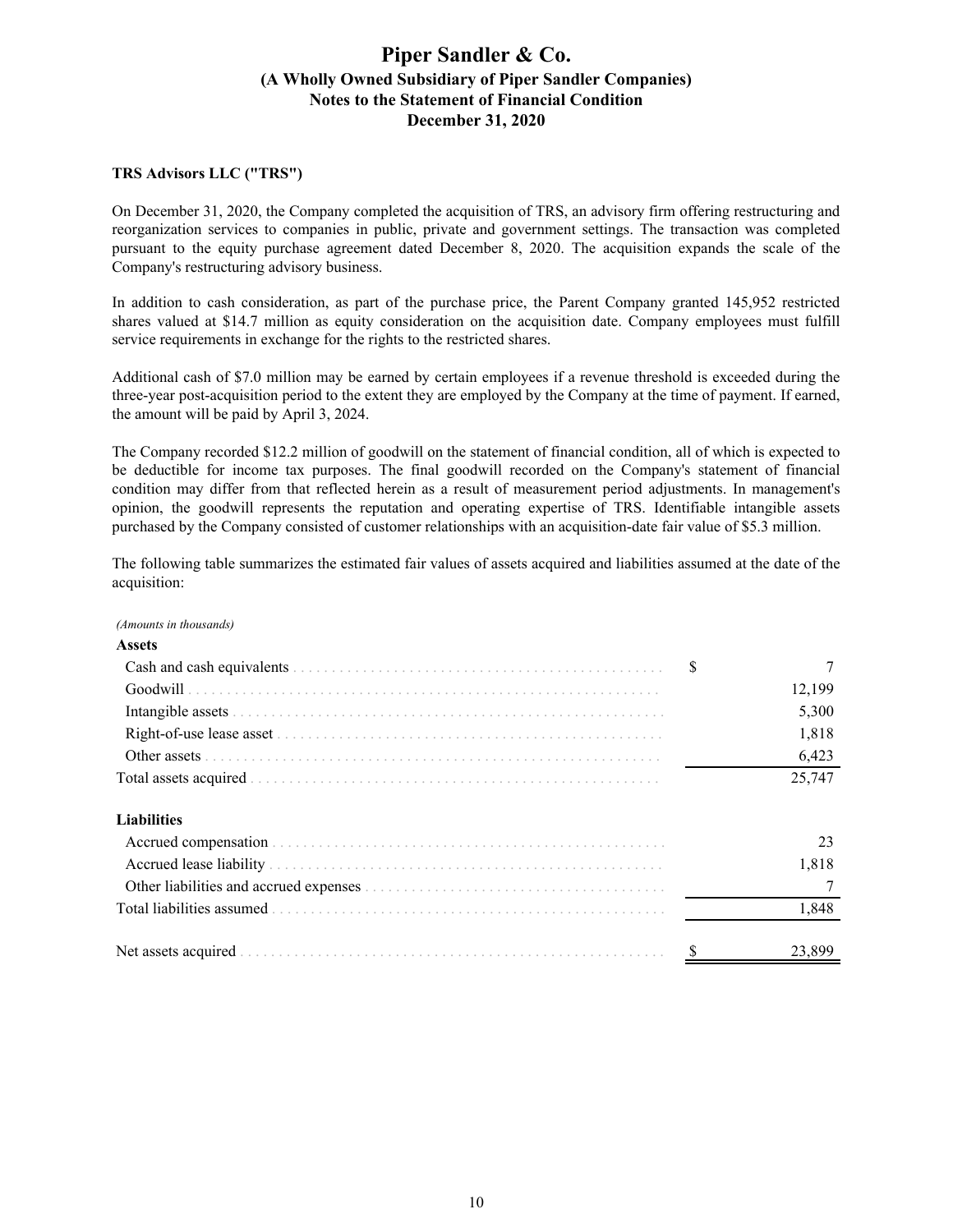**Note 5** *Financial Instruments and Other Inventory Positions Owned and Financial Instruments and Other Inventory Positions Sold, but Not Yet Purchased*

| (Amounts in thousands)                                     |   | December 31,<br>2020 |
|------------------------------------------------------------|---|----------------------|
| Financial instruments and other inventory positions owned: |   |                      |
| Corporate securities:                                      |   |                      |
|                                                            | S | 1,349                |
|                                                            |   | 146,088              |
|                                                            |   | 18,432               |
| Municipal securities:                                      |   |                      |
| Taxable securities                                         |   | 6,267                |
|                                                            |   | 67,944               |
| Short-term securities                                      |   | 28,592               |
|                                                            |   | 13                   |
|                                                            |   | 9,146                |
|                                                            |   | 100,275              |
|                                                            |   | 378,106              |
|                                                            |   |                      |

Financial instruments and other inventory positions sold, but not yet purchased:

Corporate securities:

|  | 105.190 |
|--|---------|
|  | 18.789  |
|  | 21,669  |
|  | 145.648 |

At December 31, 2020, financial instruments and other inventory positions owned in the amount of \$130.7 million had been pledged as collateral for short-term financings.

Financial instruments and other inventory positions sold, but not yet purchased represent obligations of the Company to deliver the specified security at the contracted price, thereby creating a liability to purchase the security in the market at prevailing prices. The Company is obligated to acquire the securities sold short at prevailing market prices, which may exceed the amount reflected on the statement of financial condition. The Company economically hedges changes in the market value of its financial instruments and other inventory positions owned using inventory positions sold, but not yet purchased.

#### **Note 6** *Fair Value of Financial Instruments*

Based on the nature of the Company's business and its role as a "dealer" in the securities industry, the fair values of its financial instruments are determined internally. The Company's processes are designed to ensure that the fair values used for financial reporting are based on observable inputs wherever possible. In the event that observable inputs are not available, unobservable inputs are developed based on an evaluation of all relevant empirical market data, including prices evidenced by market transactions, interest rates, credit spreads, volatilities and correlations and other security-specific information. Valuation adjustments related to illiquidity or counterparty credit risk are also considered. In estimating fair value, the Company may utilize information provided by third party pricing vendors to corroborate internally-developed fair value estimates.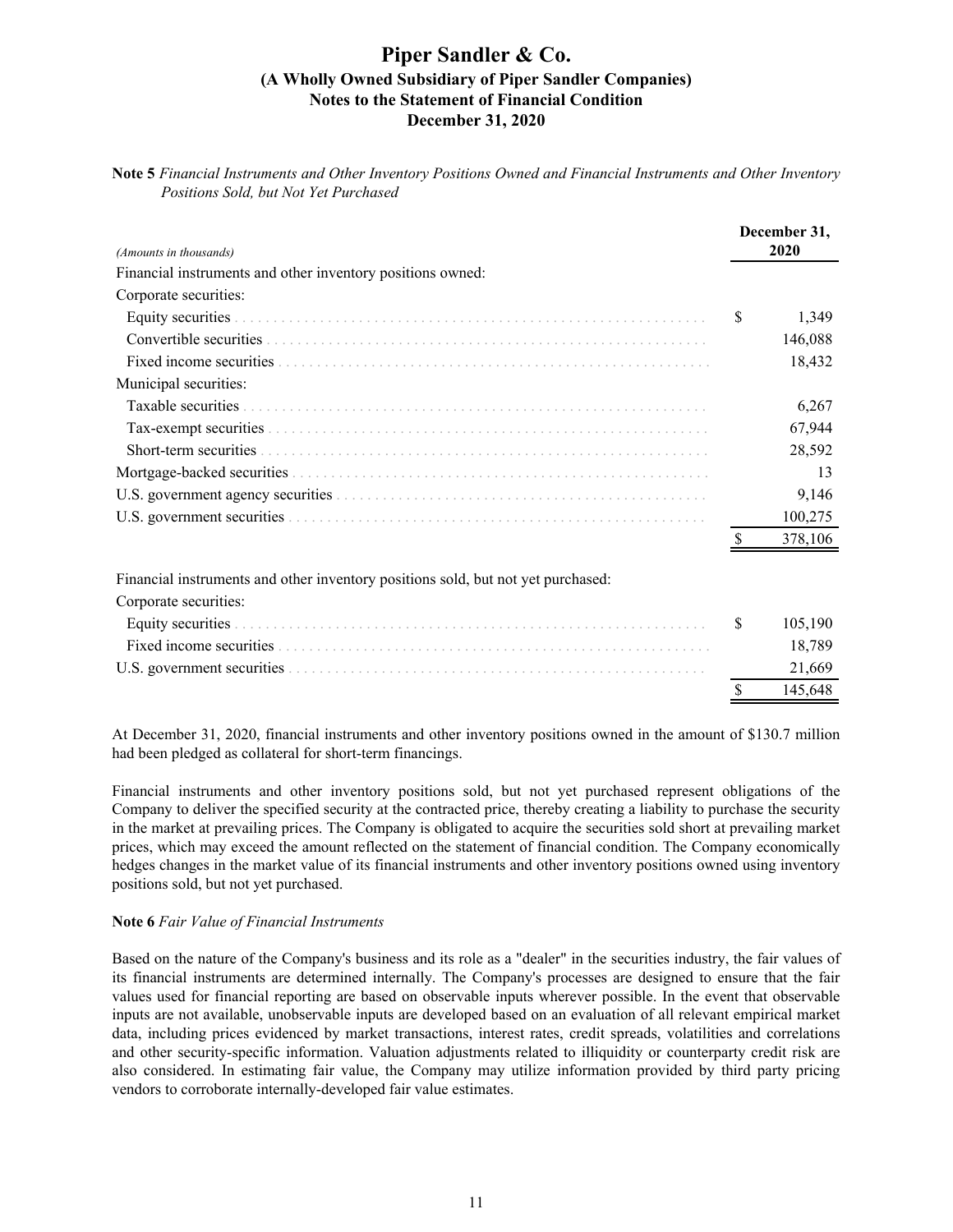The Company employs specific control processes to determine the reasonableness of the fair value of its financial instruments. The Company's processes are designed to ensure that the internally-estimated fair values are accurately recorded and that the data inputs and the valuation techniques used are appropriate, consistently applied, and that the assumptions are reasonable and consistent with the objective of determining fair value. Individuals outside of the trading departments perform independent pricing verification reviews as of each reporting date. The Company has established parameters which set forth when the fair value of securities are independently verified. The selection parameters are generally based upon the type of security, the level of estimation risk of a security, the materiality of the security to the Company's statement of financial condition, changes in fair value from period to period, and other specific facts and circumstances of the Company's securities portfolio. In evaluating the initial internally-estimated fair values made by the Company's traders, the nature and complexity of securities involved (e.g., term, coupon, collateral, and other key drivers of value), level of market activity for securities, and availability of market data are considered. The independent price verification procedures include, but are not limited to, analysis of trade data (both internal and external where available), corroboration to the valuation of positions with similar characteristics, risks and components, or comparison to an alternative pricing source, such as a discounted cash flow model. The Company's valuation committee, comprised of members of senior management and risk management, provides oversight and overall responsibility for the internal control processes and procedures related to fair value measurements.

The following is a description of the valuation techniques used to measure fair value.

### **Cash Equivalents**

Cash equivalents include highly liquid investments with original maturities of 90 days or less. Actively traded money market funds are measured at their net asset value and classified as Level I.

### **Financial Instruments and Other Inventory Positions Owned**

The Company records financial instruments and other inventory positions owned and financial instruments and other inventory positions sold, but not yet purchased at fair value on the statement of financial condition.

*Equity securities –* Exchange traded equity securities are valued based on quoted prices from the exchange for identical assets or liabilities as of the period-end date. To the extent these securities are actively traded and valuation adjustments are not applied, they are categorized as Level I. Non-exchange traded equity securities (principally hybrid preferred securities) are measured primarily using broker quotations, prices observed for recently executed market transactions and internally-developed fair value estimates based on observable inputs and are categorized within Level II of the fair value hierarchy.

*Convertible securities –* Convertible securities are valued based on observable trades, when available, and therefore are generally categorized as Level II.

*Corporate fixed income securities –* Fixed income securities include corporate bonds which are valued based on recently executed market transactions of comparable size, internally-developed fair value estimates based on observable inputs, or broker quotations. Accordingly, these corporate bonds are categorized as Level II.

*Taxable municipal securities –* Taxable municipal securities are valued using recently executed observable trades or market price quotations and therefore are generally categorized as Level II.

*Tax-exempt municipal securities –* Tax-exempt municipal securities are valued using recently executed observable trades or market price quotations and therefore are generally categorized as Level II.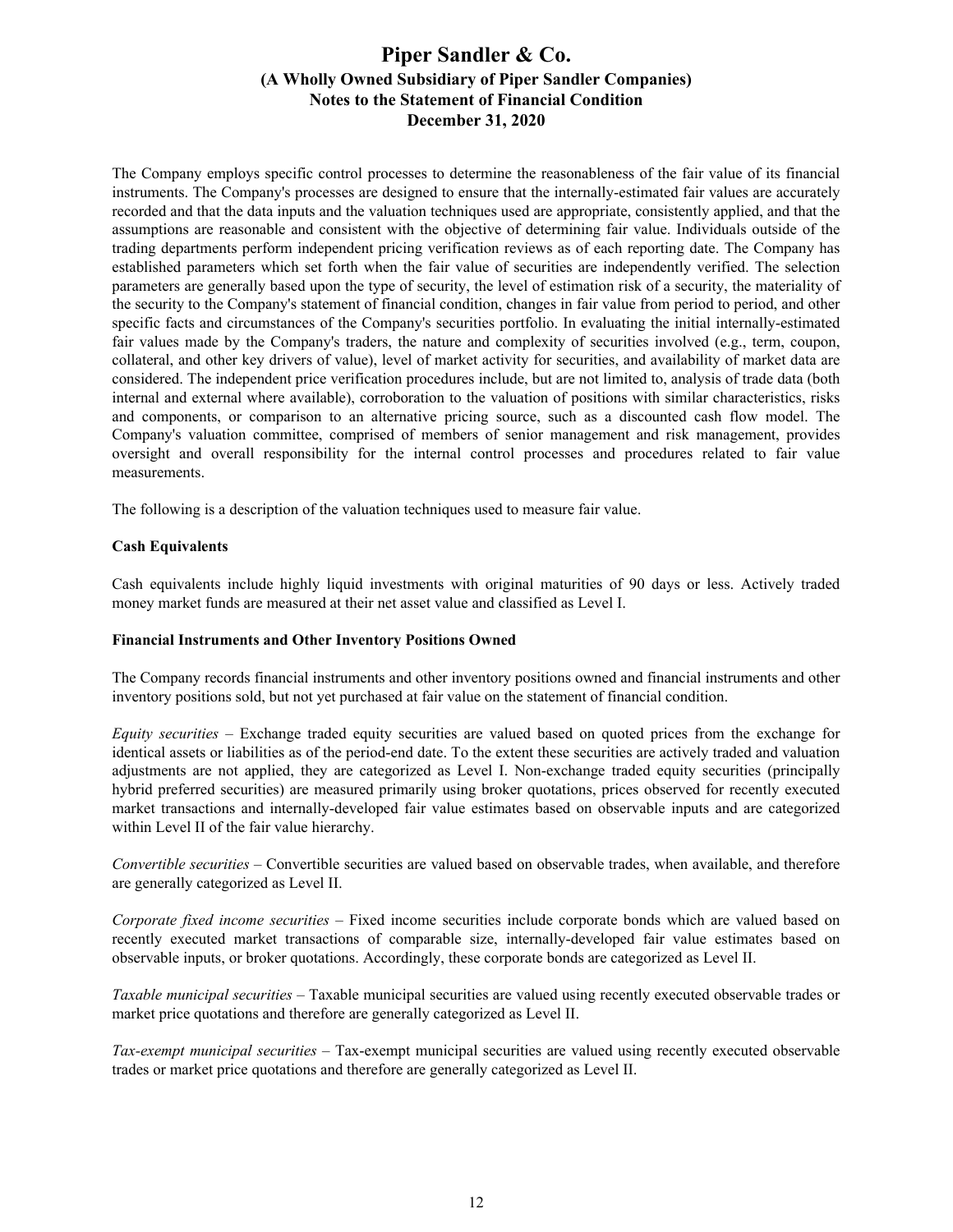*Short-term municipal securities –* Short-term municipal securities include variable rate demand notes and other short-term municipal securities. Variable rate demand notes and other short-term municipal securities are valued using recently executed observable trades or market price quotations and therefore are generally categorized as Level II.

*Mortgage-backed securities –* Mortgage-backed securities collateralized by residential mortgages are valued using cash flow models that utilize unobservable inputs including credit default rates, prepayment rates, loss severity and valuation yields. As judgment is used to determine the range of these inputs, these mortgage-backed securities are categorized as Level III.

*U.S. government agency securities –* U.S. government agency securities include agency debt bonds and mortgage bonds. Agency debt bonds are valued by using either direct price quotes or price quotes for comparable bond securities and are categorized as Level II. Mortgage bonds include bonds secured by mortgages, mortgage passthrough securities, agency collateralized mortgage-obligation ("CMO") securities and agency interest-only securities. Mortgage pass-through securities, CMO securities and interest-only securities are valued using recently executed observable trades or other observable inputs, such as prepayment speeds and therefore are generally categorized as Level II. Mortgage bonds are valued using observable market inputs, such as market yields on spreads over U.S. treasury securities, or models based upon prepayment expectations. These securities are categorized as Level II.

*U.S. government securities –* U.S. government securities include highly liquid U.S. treasury securities which are generally valued using quoted market prices and therefore categorized as Level I. The Company does not transact in securities of countries other than the U.S. government.

### **Investments**

The Company's investments valued at fair value include equity investments in private companies and partnerships. Investments valued based on quoted prices on active markets are classified as Level I. Investments in private companies are valued based on an assessment of each underlying security. These securities are generally categorized as Level II or Level III based on observability of inputs.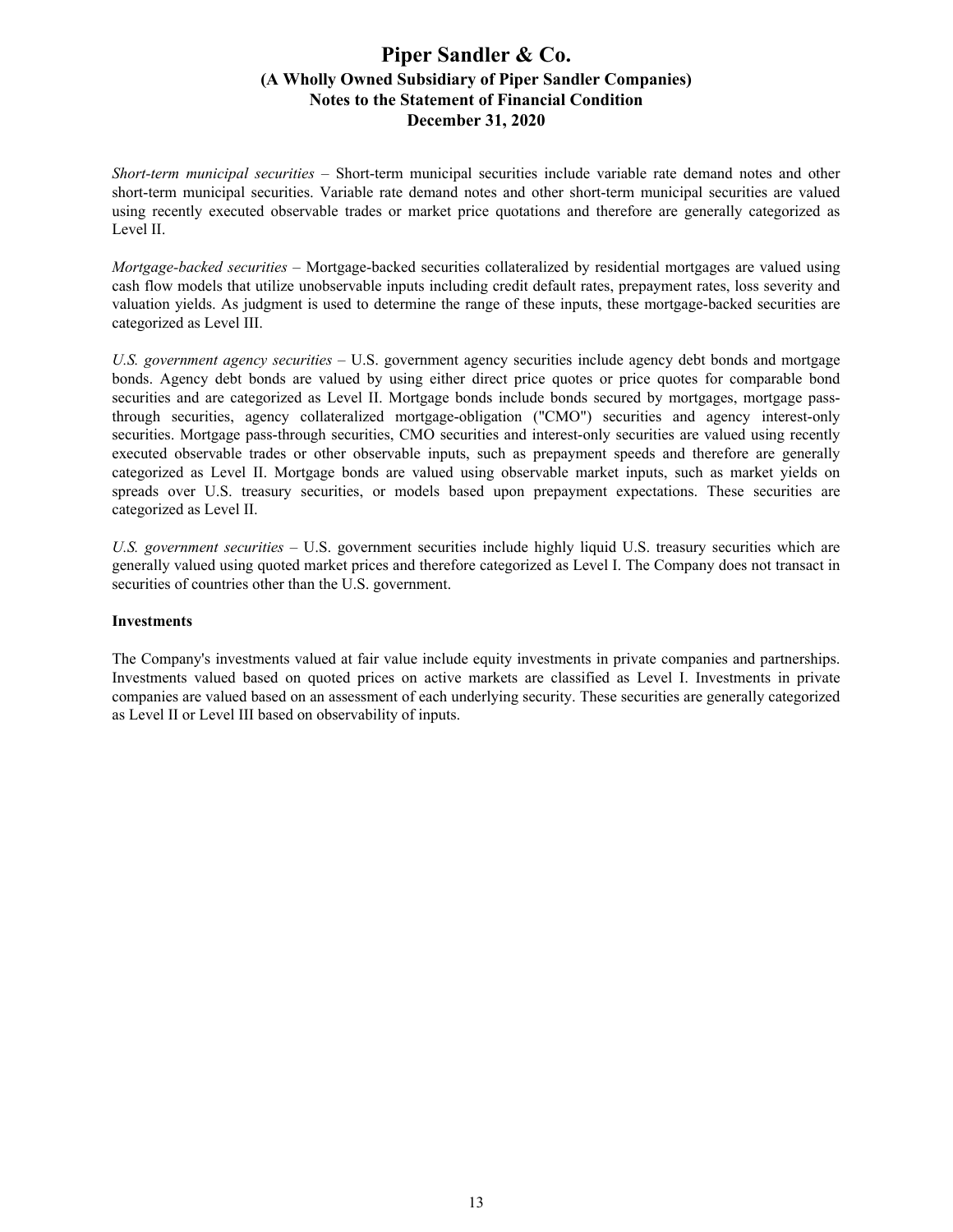The following table summarizes the valuation of the Company's financial instruments by pricing observability levels defined in ASC 820 as of December 31, 2020:

| (Amounts in thousands)                                                              |               | <b>Level I</b> |             | Level II | <b>Level III</b> |             | <b>Total</b> |
|-------------------------------------------------------------------------------------|---------------|----------------|-------------|----------|------------------|-------------|--------------|
| <b>Assets</b>                                                                       |               |                |             |          |                  |             |              |
| Financial instruments and other inventory<br>positions owned:                       |               |                |             |          |                  |             |              |
| Corporate securities:                                                               |               |                |             |          |                  |             |              |
| Equity securities                                                                   | \$            | 330            | \$          | 1,019    | \$               | \$          | 1,349        |
| Convertible securities                                                              |               |                |             | 146,088  |                  |             | 146,088      |
| Fixed income securities                                                             |               |                |             | 18,432   |                  |             | 18,432       |
| Municipal securities:                                                               |               |                |             |          |                  |             |              |
| Taxable securities                                                                  |               |                |             | 6,267    |                  |             | 6,267        |
| Tax-exempt securities                                                               |               |                |             | 67,944   |                  |             | 67,944       |
| Short-term securities                                                               |               |                |             | 28,592   |                  |             | 28,592       |
| Mortgage-backed securities                                                          |               |                |             |          | 13               |             | 13           |
| U.S. government agency securities                                                   |               |                |             | 9,146    |                  |             | 9,146        |
| U.S. government securities                                                          |               | 100,275        |             |          |                  |             | 100,275      |
| Total financial instruments and other<br>inventory positions owned                  |               | 100,605        |             | 277,488  | 13               |             | 378,106      |
|                                                                                     |               | 464,472        |             |          |                  |             | 464,472      |
| Investments at fair value                                                           |               | 209            |             | 5,357    | 284              |             | 5,850        |
|                                                                                     | $\mathcal{S}$ | 565,286        | $\mathbb S$ | 282,845  | \$<br>297        | $\mathbb S$ | 848,428      |
| <b>Liabilities</b>                                                                  |               |                |             |          |                  |             |              |
| Financial instruments and other inventory<br>positions sold, but not yet purchased: |               |                |             |          |                  |             |              |
| Corporate securities:                                                               |               |                |             |          |                  |             |              |
| Equity securities .<br>.                                                            | \$            | 102,013        | \$          | 3,177    | \$               | \$          | 105,190      |
| Fixed income securities                                                             |               |                |             | 18,789   |                  |             | 18,789       |
| U.S. government securities                                                          |               | 21,669         |             |          |                  |             | 21,669       |
| Total financial instruments and other<br>inventory positions sold, but not yet      |               |                |             |          |                  |             |              |
|                                                                                     | \$            | 123,682        | \$          | 21,966   | \$               | \$          | 145,648      |

The Company's Level III assets were \$0.3 million, or less than 0.1 percent of financial instruments measured at fair value at December 31, 2020.

The carrying values of the Company's cash, receivables and payables either from or to brokers, dealers and clearing organizations and short-term financings approximate fair value due to their liquid or short-term nature.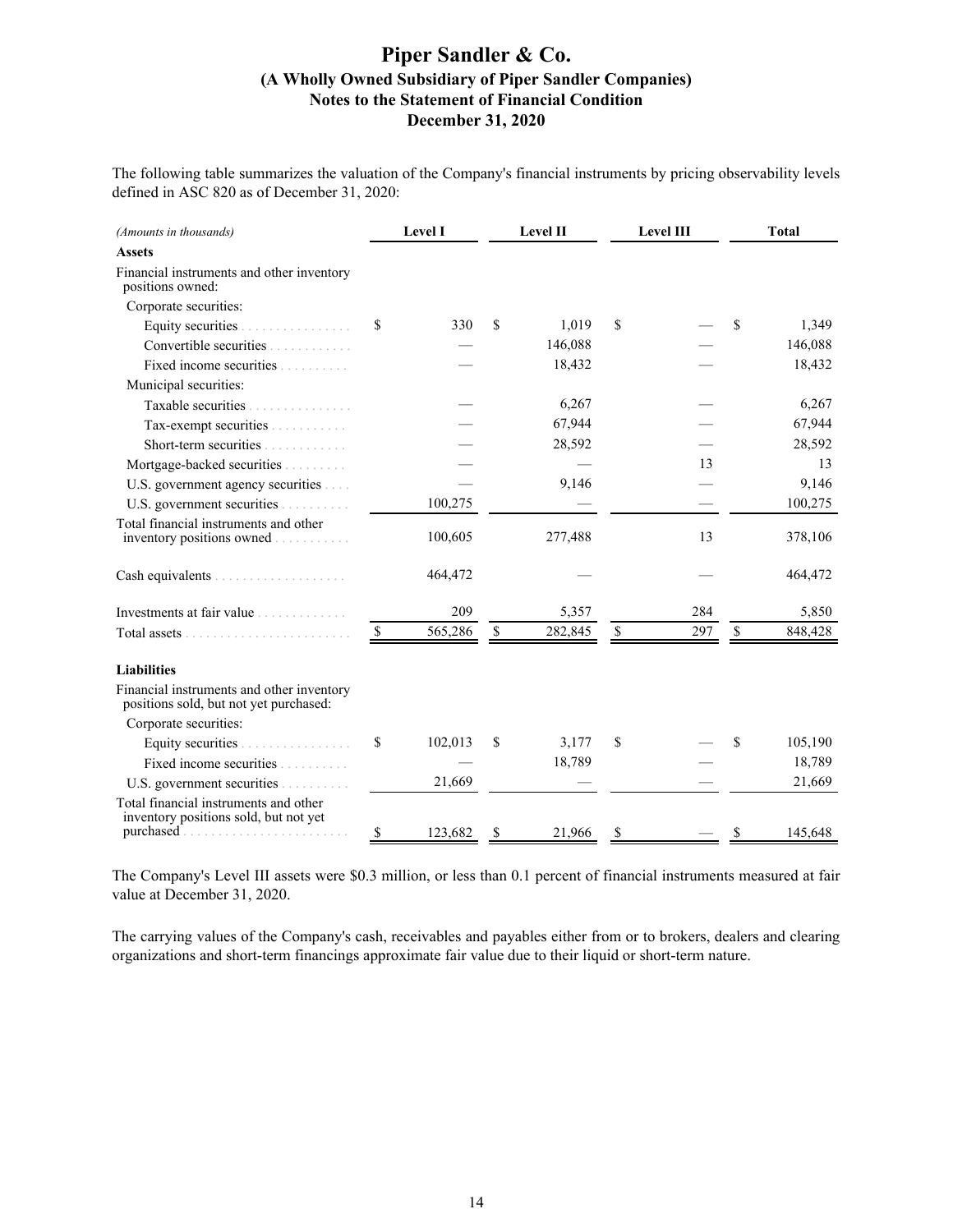### **Note 7** *Variable Interest Entities*

The Company has investments in various partnerships and limited liability companies. These entities were established for the purpose of investing in securities of public or private companies, or municipal debt obligations, and were initially financed through the capital commitments or seed investments of the members.

VIEs are entities in which equity investors lack the characteristics of a controlling financial interest or do not have sufficient equity at risk for the entity to finance its activities. The determination as to whether an entity is a VIE is based on the structure and nature of each entity. The Company also considers other characteristics such as the power through voting rights or similar rights to direct the activities of an entity that most significantly impact the entity's economic performance and how the entity is financed.

The Company is required to consolidate all VIEs for which it is considered to be the primary beneficiary. The determination as to whether the Company is considered to be the primary beneficiary is based on whether the Company has both the power to direct the activities of the VIE that most significantly impact the entity's economic performance and the obligation to absorb losses or the right to receive benefits of the VIE that could potentially be significant to the VIE.

The Company determined it is not the primary beneficiary of these VIEs and accordingly does not consolidate them. These VIEs had net assets approximating \$1.7 billion at December 31, 2020. The Company's exposure to loss from these VIEs is \$7.2 million, which is the carrying value of its capital contributions recorded in investments on the statement of financial condition at December 31, 2020. The Company had no liabilities related to these VIEs at December 31, 2020. Furthermore, the Company has not provided financial or other support to these VIEs that it was not previously contractually required to provide as of December 31, 2020.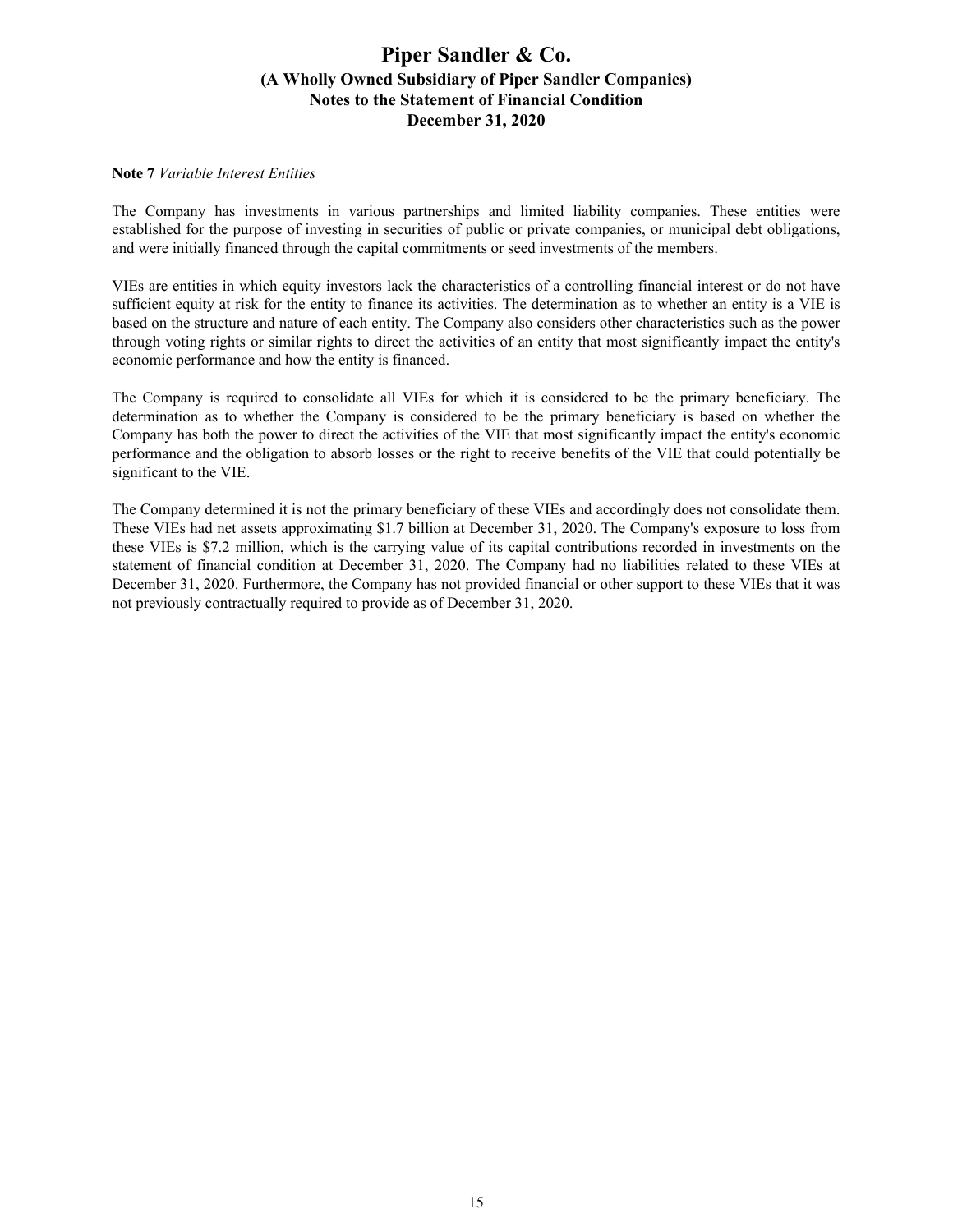**Note 8** *Receivables from and Payables to Brokers, Dealers and Clearing Organizations*

| (Amounts in thousands)                                              | December 31,<br>2020 |
|---------------------------------------------------------------------|----------------------|
|                                                                     | 184,662              |
|                                                                     | 33,514               |
| Other                                                               | 3,000                |
| Total receivables from brokers, dealers and clearing organizations. | 221,176              |
| (Amounts in thousands)                                              | December 31.<br>2020 |
|                                                                     | 18,591               |
| Total payables to brokers, dealers and clearing organizations.      | 18,591               |

Under the Company's fully disclosed clearing agreement, the majority of its securities inventories and all of its customer activities are held by or cleared through Pershing. The Company has also established an arrangement to obtain financing from Pershing related to the majority of its trading activities. Financing under this arrangement is secured primarily by securities, and collateral limitations could reduce the amount of funding available under this arrangement. The funding is at the discretion of Pershing and could be denied. The Company's clearing arrangement activities are recorded net from trading activity. The fully disclosed clearing agreement includes a covenant requiring the Company to maintain excess net capital of \$120 million.

#### **Note 9** *Investments*

The Company's investments include investments in private companies and partnerships.

| (Amounts in thousands)    | December 31,<br>2020 |
|---------------------------|----------------------|
| Investments at fair value | 5,850                |
|                           |                      |
|                           | 7.522                |
|                           |                      |

At December 31, 2020, investments carried on a cost basis had an estimated fair market value of \$0.6 million. Because valuation estimates were based upon management's judgment, investments carried at cost would be categorized as Level III assets in the fair value hierarchy, if they were carried at fair value.

Investments accounted for under the equity method include limited partnership interests. The carrying value of these investments is based on the investment vehicle's net asset value. The net assets of investment partnerships consist of investments in both marketable and non-marketable securities. The underlying investments held by such partnerships are valued based on the estimated fair value determined by management of our affiliated partnerships and, in the case of investments in unaffiliated investment partnerships, are based on financial statements prepared by the unaffiliated general partners.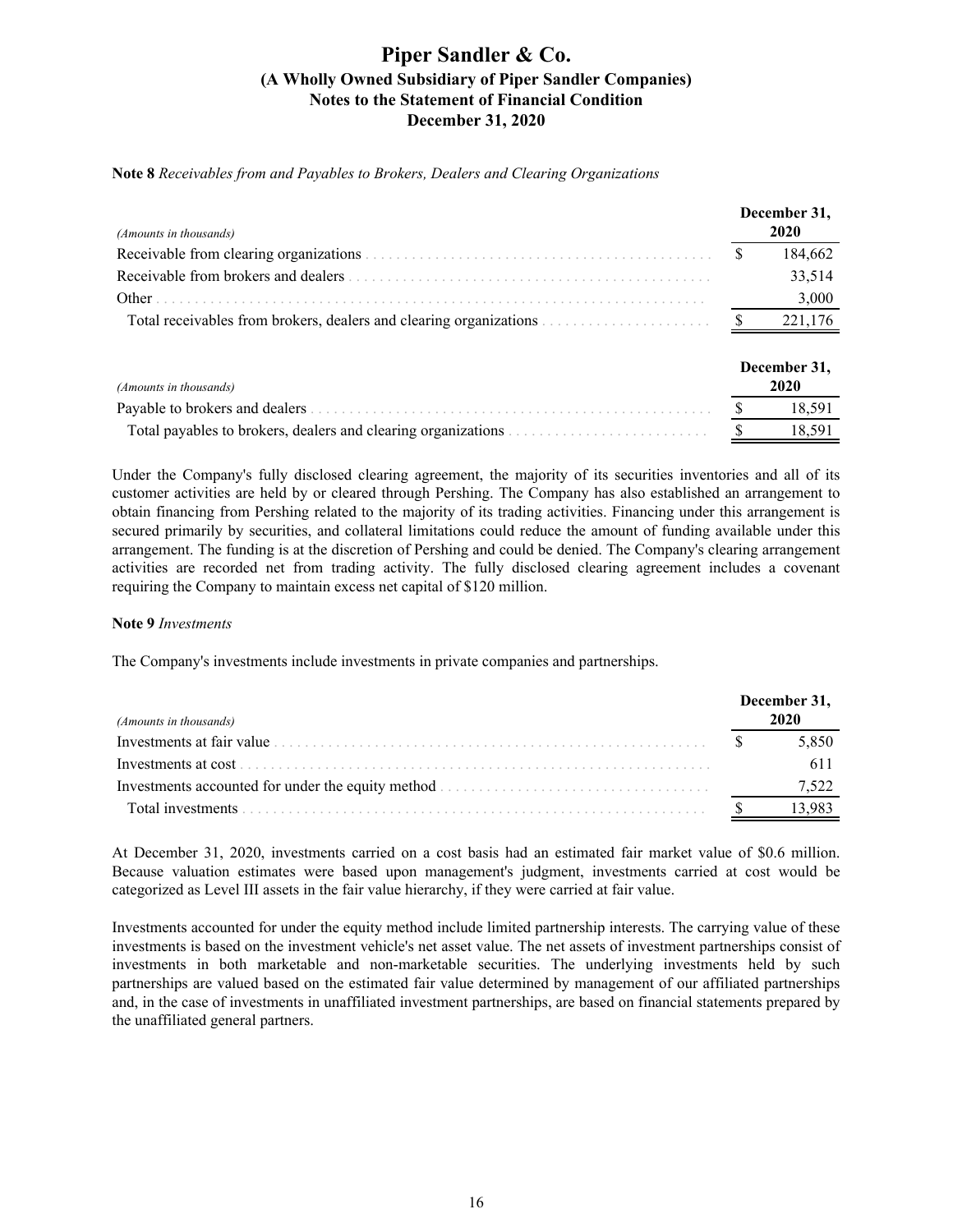### **Note 10** *Other Assets*

| (Amounts in thousands) | December 31,<br>2020 |
|------------------------|----------------------|
|                        | 36.271               |
|                        | 1.217                |
|                        | 5,526                |
|                        | 13,446               |
|                        | 12.99                |
|                        |                      |

### **Note 11** *Goodwill and Intangible Assets*

#### *(Amounts in thousands)*

| Goodwill          |         |
|-------------------|---------|
|                   | 86,280  |
|                   | 111,561 |
|                   | 197,841 |
|                   |         |
| Intangible assets |         |
|                   | 16 625  |

|  | 10.023   |
|--|----------|
|  | 170.500  |
|  | (42,003) |
|  | 145.122  |
|  |          |

As discussed in Note 4, the addition of goodwill and intangible assets during the year ended December 31, 2020 related to the acquisitions of Sandler O'Neill, Valence and TRS. Management identified \$157.8 million of intangible assets related to the acquisition of Sandler O'Neill, consisting of customer relationships of \$72.4 million and the Sandler trade name of \$85.4 million. The customer relationships will be amortized over a weighted average life of 2.4 years. The Sandler trade name is an indefinite-lived intangible asset and will not be subject to amortization. Management identified \$7.4 million of customer relationship intangible assets related to the acquisition of Valence, which will be amortized over a weighted average life of 1.4 years. Management also identified \$5.3 million of customer relationship intangible assets related to the acquisition of TRS, which will be amortized over one year.

The Company performed its annual goodwill impairment testing as of October 31, 2020, which resulted in no impairment. The Company also evaluated its intangible assets and concluded there was no impairment in 2020.

#### **Note 12** *Fixed Assets*

| (Amounts in thousands)                                                                                                                                                                                                         | December 31,<br>2020 |        |
|--------------------------------------------------------------------------------------------------------------------------------------------------------------------------------------------------------------------------------|----------------------|--------|
|                                                                                                                                                                                                                                |                      | 48.867 |
|                                                                                                                                                                                                                                |                      | 51,905 |
|                                                                                                                                                                                                                                |                      | 12.027 |
| Total                                                                                                                                                                                                                          |                      | 112799 |
| Accumulated depreciation and amortization enterprise in the set of the set of the set of the set of the set of the set of the set of the set of the set of the set of the set of the set of the set of the set of the set of t |                      |        |
|                                                                                                                                                                                                                                |                      |        |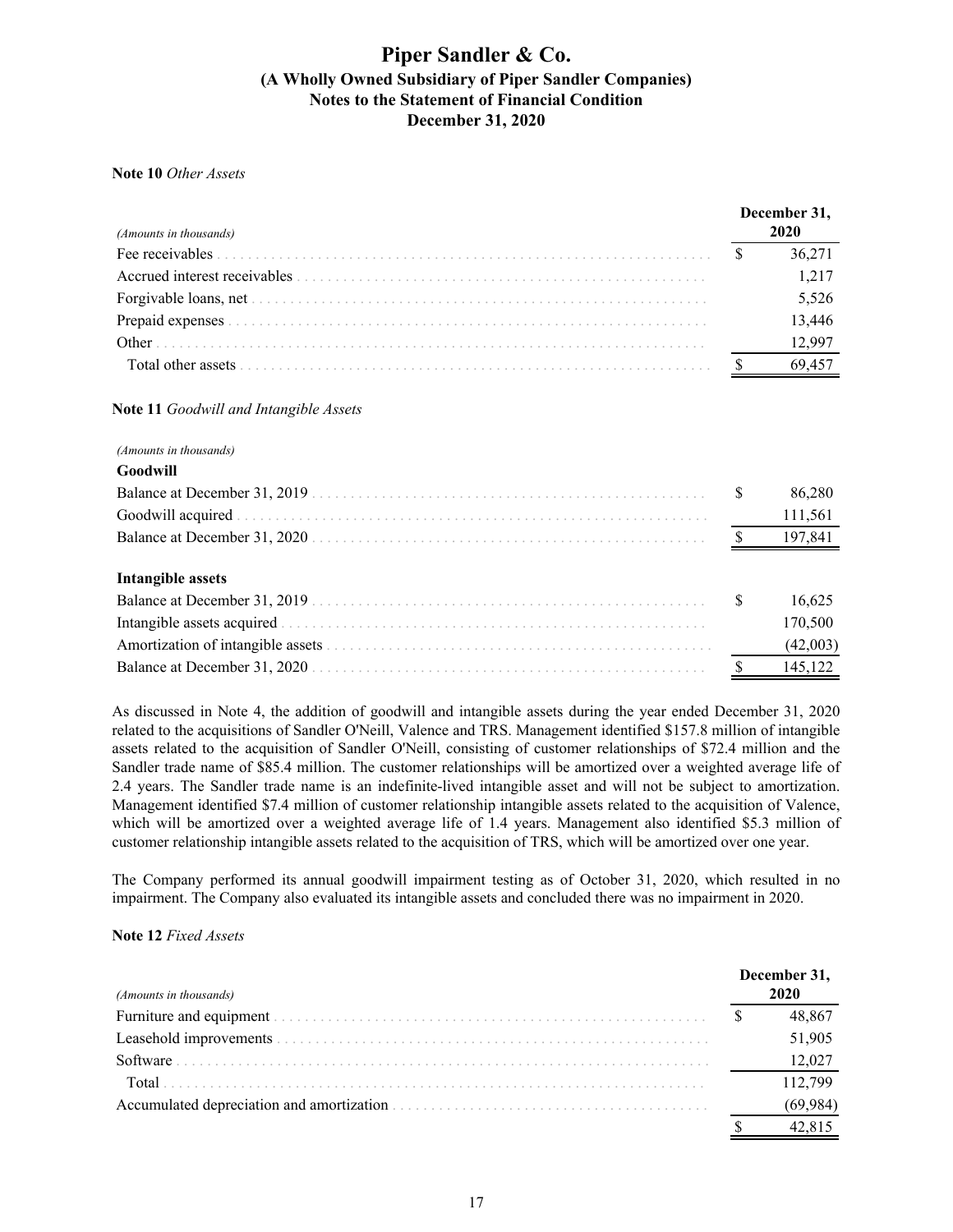### **Note 13** *Short-Term Financing*

The Company issues secured commercial paper to fund a portion of its securities inventory. The commercial paper notes ("CP Notes") can be issued with maturities of 27 days to 270 days from the date of issuance. The CP Notes are currently issued under the CP Series II A program, and are secured by different inventory classes. The CP Notes are interest bearing or sold at a discount to par with an interest rate based on LIBOR plus an applicable margin. CP Series II A includes a covenant that requires the Company to maintain excess net capital of \$100 million. At December 31, 2020, the CP Series II A program had no outstanding balance. The Company retired the CP Series A program on January 2, 2020.

The Company's committed short-term bank line financing at December 31, 2020 consisted of a one-year \$100 million committed revolving credit facility with U.S. Bank, N.A., which has been renewed annually in the fourth quarter of each year since 2008. Advances under this facility are secured by certain marketable securities. The facility includes a covenant that requires the Company to maintain a minimum regulatory net capital of \$120 million, and the unpaid principal amount of all advances under this facility will be due on December 10, 2021. The Company pays a nonrefundable commitment fee on the unused portion of the facility on a quarterly basis. At December 31, 2020, the Company had no advances against this line of credit.

### **Note 14** *Contingencies, Commitments and Guarantees*

### **Legal Contingencies**

The Company has been named as a defendant in various legal actions, including complaints and litigation and arbitration claims, arising from its business activities. Such actions include claims related to securities brokerage and investment banking activities, and certain class actions that primarily allege violations of securities laws and seek unspecified damages, which could be substantial. Also, the Company is involved from time to time in investigations and proceedings by governmental agencies and self-regulatory organizations ("SROs") which could result in adverse judgments, settlements, penalties, fines or other relief.

The Company has established reserves for potential losses that are probable and reasonably estimable that may result from pending and potential legal actions, investigations and regulatory proceedings. Reasonably possible losses in excess of amounts accrued at December 31, 2020 are not material. In many cases, however, it is inherently difficult to determine whether any loss is probable or even possible or to estimate the amount or range of any potential loss, particularly where proceedings may be in relatively early stages or where plaintiffs are seeking substantial or indeterminate damages. Matters frequently need to be more developed before a loss or range of loss can reasonably be estimated.

Given uncertainties regarding the timing, scope, volume and outcome of pending and potential legal actions, investigations and regulatory proceedings and other factors, the amounts of reserves and ranges of reasonably possible losses are difficult to determine and of necessity subject to future revision. Subject to the foregoing, management of the Company believes, based on currently available information, after consultation with outside legal counsel and taking into account its established reserves, that pending legal actions, investigations and regulatory proceedings will be resolved with no material adverse effect on the Company's statement of financial condition. However, if during any period a potential adverse contingency should become probable or resolved for an amount in excess of the established reserves, the financial condition as of the end of that period could be materially adversely affected. In addition, there can be no assurance that material losses will not be incurred from claims that have not yet been brought to the Company's attention or are not yet determined to be reasonably possible.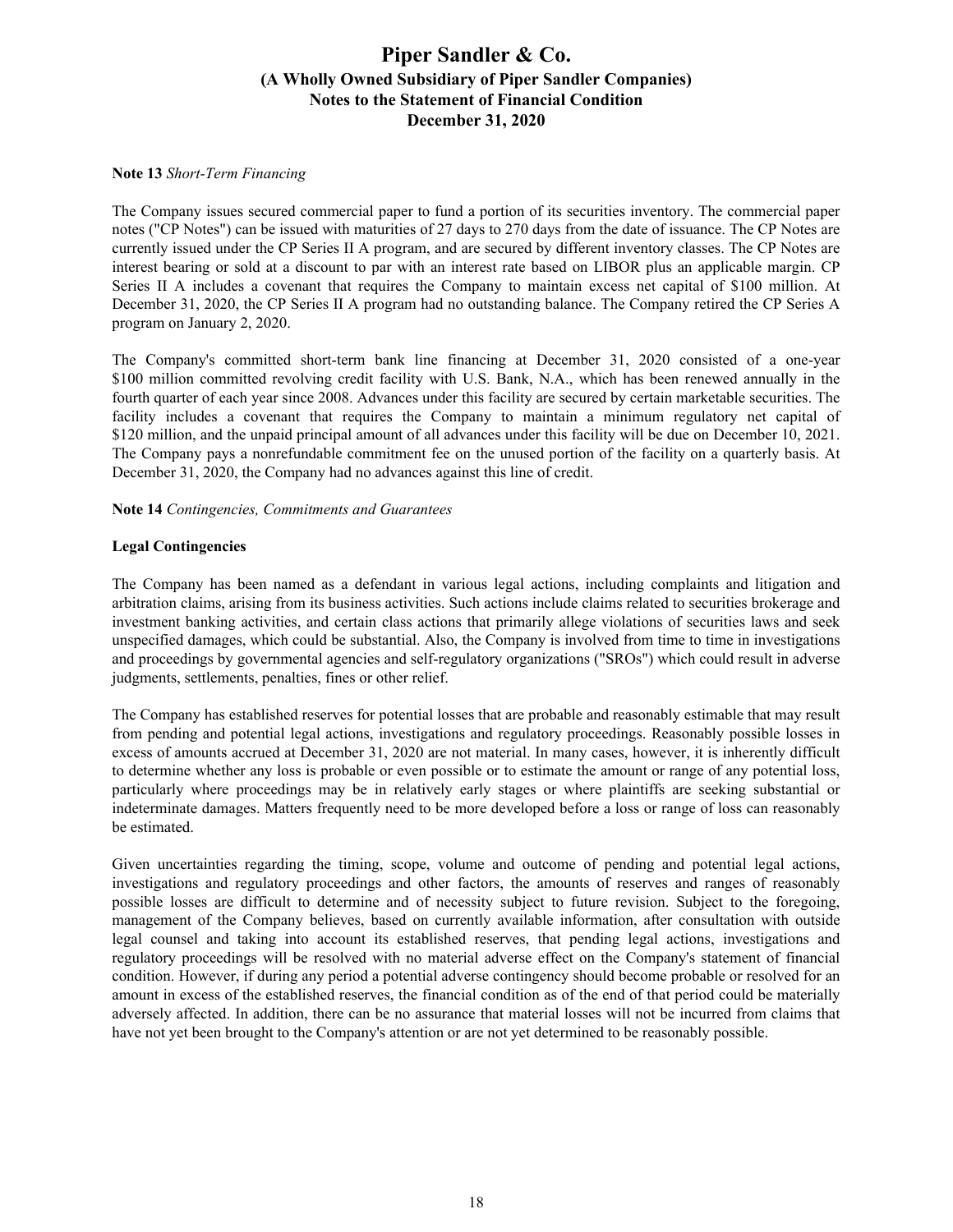### **Operating Lease Commitments**

The Company leases office space throughout the United States. Aggregate minimum lease commitments on an undiscounted basis for the Company's operating leases (including short-term leases) as of December 31, 2020 were as follows:

| (Amounts in thousands) |        |
|------------------------|--------|
| 2021                   | 21 738 |
| 2022                   |        |
| 2023                   |        |
| 2024                   |        |
| 2025                   |        |
|                        |        |
|                        |        |

Total minimum rentals to be received from 2021 through 2024 under noncancelable subleases were \$0.6 million at December 31, 2020.

At December 31, 2020, the weighted average remaining lease term for operating leases was 5.8 years and the weighted average discount rate was 4.0 percent.

#### **Investment Commitments**

As of December 31, 2020, the Company had commitments to invest approximately \$2.7 million in limited partnerships that make investments in private equity companies.

### **Other Guarantees**

The Company is a member of numerous exchanges. Under the membership agreements with these entities, members generally are required to guarantee the performance of other members, and if a member becomes unable to satisfy its obligations to the exchange, other members would be required to meet shortfalls. To mitigate these performance risks, the exchanges often require members to post collateral. In addition, the Company identifies and guarantees certain clearing agents against specified potential losses in connection with providing services to the Company or its affiliates. The Company's maximum potential liability under these arrangements cannot be quantified. However, management believes the likelihood that the Company would be required to make payments under these arrangements is remote. Accordingly, no liability is recorded on the statement of financial condition for these arrangements.

#### **Concentration of Credit Risk**

The Company provides investment, capital-raising and related services to a diverse group of domestic and foreign customers, including governments, corporations, and institutional and individual investors. The Company's exposure to credit risk associated with the non-performance of customers in fulfilling their contractual obligations pursuant to securities transactions can be directly impacted by volatile securities markets, credit markets and regulatory changes. This exposure is measured on an individual customer basis and on a group basis for customers that share similar attributes. To alleviate the potential for risk concentrations, counterparty credit limits have been implemented for certain products and are continually monitored in light of changing customer and market conditions.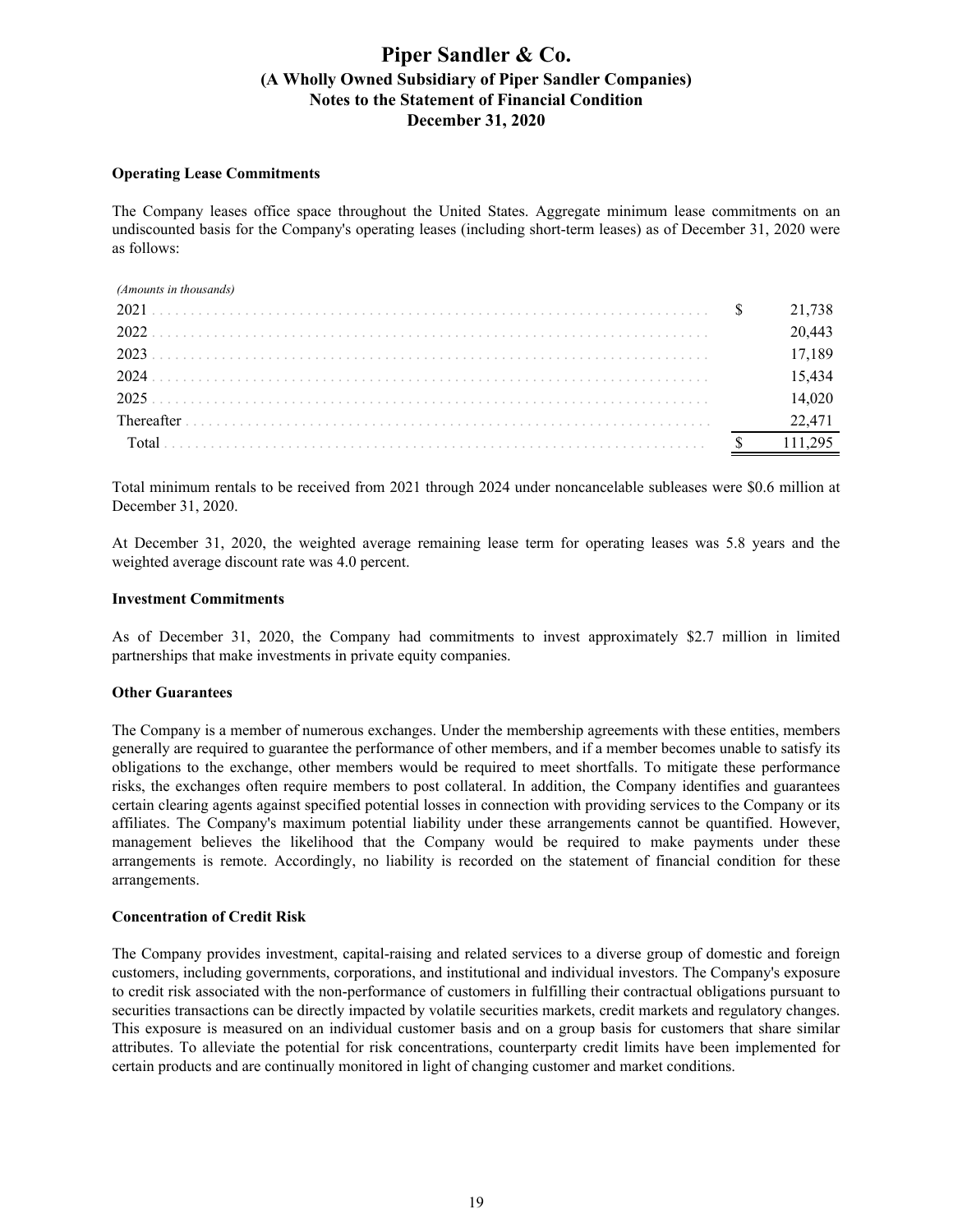### **Note 15** *Employee Benefit Plans*

The Parent Company has various employee benefit plans, and substantially all Company employees are covered by at least one plan. The plans include health and welfare plans and a tax-qualified retirement plan.

### **Note 16** *Parent Company Compensation Plans*

### **Stock-Based Compensation**

The Parent Company maintains a stock-based compensation plan, the Amended and Restated 2003 Annual and Long-Term Incentive Plan (the "Incentive Plan"). The Incentive Plan permits the grant of equity awards, including restricted stock, restricted stock units and non-qualified stock options, to the Company's employees. The awards granted to employees have three to five year vesting periods or cliff vest upon meeting certain performance or market-based metrics. The Incentive Plan provides for accelerated vesting of awards if there is a severance event, a change in control of the Parent Company (as defined in the Incentive Plan), in the event of a participant's death, and at the discretion of the compensation committee of the Parent Company's board of directors.

### **Acquisition-related Compensation Arrangements**

In conjunction with the 2019 acquisition of Weeden & Co. L.P. ("Weeden & Co."), the Company entered into acquisition-related compensation arrangements with certain equity owners, a portion of whom are now employees of the Company. Additional cash compensation of up to \$31.5 million may be earned if a net revenue target is achieved during the period from January 1, 2020 to June 30, 2021 ("Weeden Earnout"). The Company recorded a liability as of the acquisition date for the fair value related to non-employee equity owners. If earned, the Weeden Earnout will be paid by September 30, 2021. As of December 31, 2020, the Company expects the maximum Weeden Earnout will be earned and has accrued a total of \$25.0 million related to this additional cash payment.

#### **Deferred Compensation Plans**

The Parent Company maintains various deferred compensation arrangements for employees.

The Mutual Fund Restricted Share Investment Plan is a fully funded deferred compensation plan which allows eligible employees to receive a portion of their incentive compensation in restricted mutual fund shares ("MFRS Awards") of investment funds. MFRS Awards vest ratably over three years in equal installments and provide for continued vesting after termination of employment so long as the employee does not violate certain post-termination restrictions set forth in the award agreement or any agreement entered into upon termination. MFRS Awards are owned by employee recipients (subject to the aforementioned vesting restrictions) and as such are not included on the statement of financial condition.

The nonqualified deferred compensation plan is an unfunded plan which allowed certain highly compensated employees, at their election, to defer a portion of their compensation. This plan was closed to future deferral elections by participants for performance periods beginning after December 31, 2017. The amounts deferred under this plan are held in a grantor trust. The Parent Company invests, as a principal, in investments to economically hedge its obligation under the nonqualified deferred compensation plan.

### **Note 17** *Net Capital Requirements and Other Regulatory Matters*

Piper Sandler is registered as a securities broker dealer with the Securities and Exchange Commission ("SEC") and is a member of various SROs and securities exchanges. FINRA serves as Piper Sandler's primary SRO. Piper Sandler is subject to the uniform net capital rule of the SEC and the net capital rule of FINRA. Piper Sandler has elected to use the alternative method permitted by the SEC rule which requires that it maintain minimum net capital of \$1.0 million. Advances to affiliates, repayment of subordinated debt, dividend payments and other equity withdrawals are subject to certain approvals, notifications and other provisions of SEC and FINRA rules.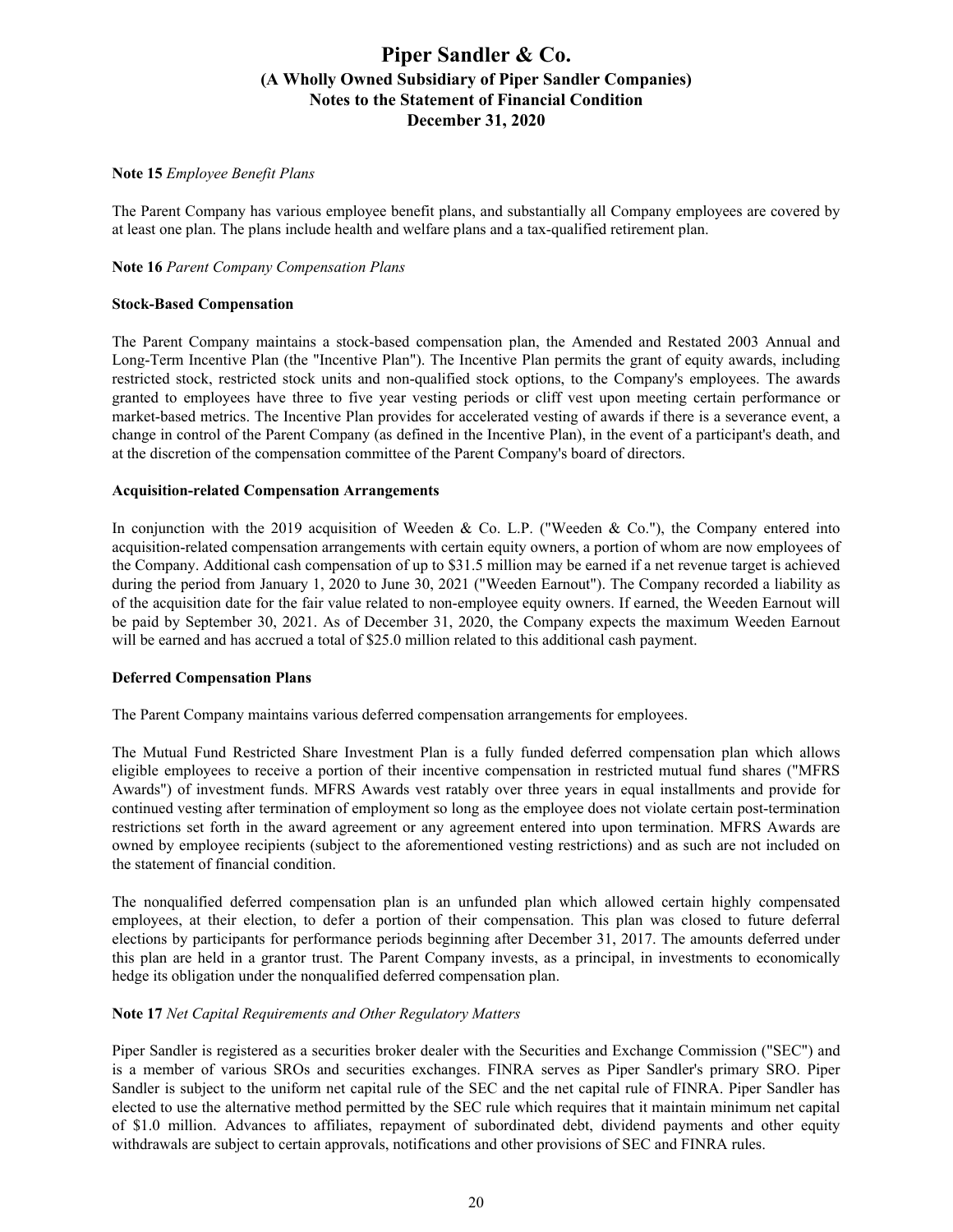At December 31, 2020, net capital calculated under the SEC rule was \$212.9 million, and exceeded the minimum net capital required under the SEC rule by \$211.9 million. The Company anticipates \$20.0 million of capital withdrawals within the next six months.

The Company's committed short-term credit facility includes a covenant requiring Piper Sandler to maintain minimum net capital of \$120 million. CP Notes issued under CP Series II A include a covenant that requires Piper Sandler to maintain excess net capital of \$100 million. The Company's fully disclosed clearing agreement with Pershing also includes a covenant requiring Piper Sandler to maintain excess net capital of \$120 million.

#### **Note 18** *Income Taxes*

Deferred income tax assets and liabilities reflect the tax effect of temporary differences between the carrying amount of assets and liabilities for financial reporting purposes and the amounts used for the same items for income tax reporting purposes. The net deferred income tax assets consisted of the following items at December 31, 2020:

#### *(Amounts in thousands)*

| Deferred tax assets:                                                                                                                                                                                                          |              |
|-------------------------------------------------------------------------------------------------------------------------------------------------------------------------------------------------------------------------------|--------------|
|                                                                                                                                                                                                                               | \$<br>78,001 |
|                                                                                                                                                                                                                               | 23,761       |
| Goodwill tax basis in excess of book basis expressions of the contract of the contract of the contract of the contract of the contract of the contract of the contract of the contract of the contract of the contract of the | 30,174       |
|                                                                                                                                                                                                                               | 1,324        |
|                                                                                                                                                                                                                               | 126          |
| Other                                                                                                                                                                                                                         | 3,045        |
|                                                                                                                                                                                                                               | 136,431      |
| Deferred tax liabilities:                                                                                                                                                                                                     |              |
|                                                                                                                                                                                                                               | 19,477       |
|                                                                                                                                                                                                                               | 5,813        |
| Other                                                                                                                                                                                                                         | 770          |
|                                                                                                                                                                                                                               | 26,060       |
| Net deferred tax assets                                                                                                                                                                                                       | 110,371      |

The realization of deferred tax assets is assessed and a valuation allowance is recorded to the extent that it is more likely than not that any portion of the deferred tax asset will not be realized. The Company believes that its future tax profits will be sufficient to recognize its deferred tax assets.

In conjunction with its acquisition of Weeden & Co. in 2019, the Company recorded a \$4.1 million liability for uncertain state and local income tax positions, along with a corresponding indemnification asset. In 2020, the Company reversed \$3.2 million of this liability and corresponding indemnification asset and deferred tax asset as a measurement period adjustment and paid a settlement of \$0.9 million, for which the Company was indemnified.